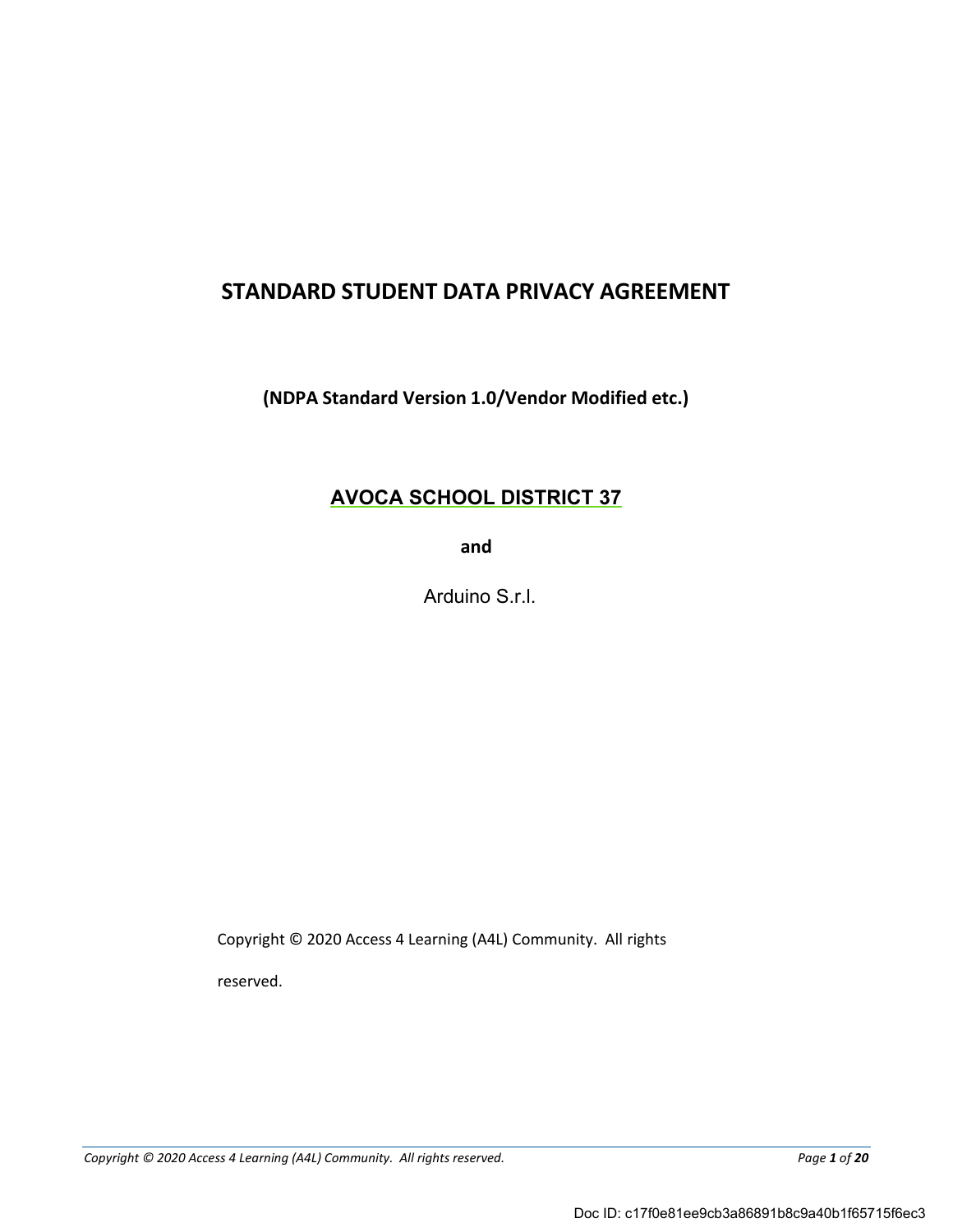This Student Data Privacy Agreement ("**DPA**") is entered into on the date of full execution (the "**Effective Date**") and is entered into by and between:

[Avoca School District 37], located at [2921 Illinois Road, Wilmette, IL 60091] (the "**Local Education** Agency" or "LEA") and <u>Arduino Srlaten (Incepted at Lia Appiani 25, Monza (Incertedor</u>"). **WHEREAS**, the Provider is providing educational or digital services to LEA. **WHEREAS**, the Provider and LEA Agency" or "LEA") and Arduino Srl

recognize the need to protect personally identifiable student information and other regulated data exchanged between them as required by applicable laws and regulations, such as the Family Educational Rights and Privacy Act ("**FERPA**") at 20 U.S.C. § 1232g (34 CFR Part 99); the Children's Online Privacy

Protection Act ("COPPA") at 15 U.S.C. § 6501-6506 (16 CFR Part 312), applicable state privacy laws and regulations and

**WHEREAS**, the Provider and LEA desire to enter into this DPA for the purpose of establishing their respective obligations and duties in order to comply with applicable laws and regulations.

**NOW THEREFORE**, for good and valuable consideration, LEA and Provider agree as follows:

1. A description of the Services to be provided, the categories of Student Data that may be provided by LEA to Provider, and other information specific to this DPA are contained in the Standard Clauses hereto.

## 2. **Special Provisions.** *Check if Required*

- If checked, the Supplemental State Terms and attached hereto as **Exhibit "G"** are hereby ✔ incorporated by reference into this DPA in their entirety.
- If checked, LEA and Provider agree to the additional terms or modifications set forth in **Exhibit** ✔ **"H". (Optional)**
- If Checked, the Provider, has signed **Exhibit "E"** to the Standard Clauses, otherwise known as ✔ General Offer of Privacy Terms
- 3. In the event of a conflict between the SDPC Standard Clauses, the State or Special Provisions will control. In the event there is conflict between the terms of the DPA and any other writing, including, but not limited to the Service Agreement and Provider Terms of Service or Privacy Policy the terms of this DPA shall control.
- 4. This DPA shall stay in effect for three (3) years. **Exhibit "E"** will expire three (3) years from the date the original DPA was signed.
- 5. The services to be provided by Provider to LEA pursuant to this DPA are detailed in **Exhibit "A"** (the "**Services**").
- 6. **Notices**. All notices or other communication required or permitted to be given hereunder may be given via e-mail transmission, or first-class mail, sent to the designated representatives below.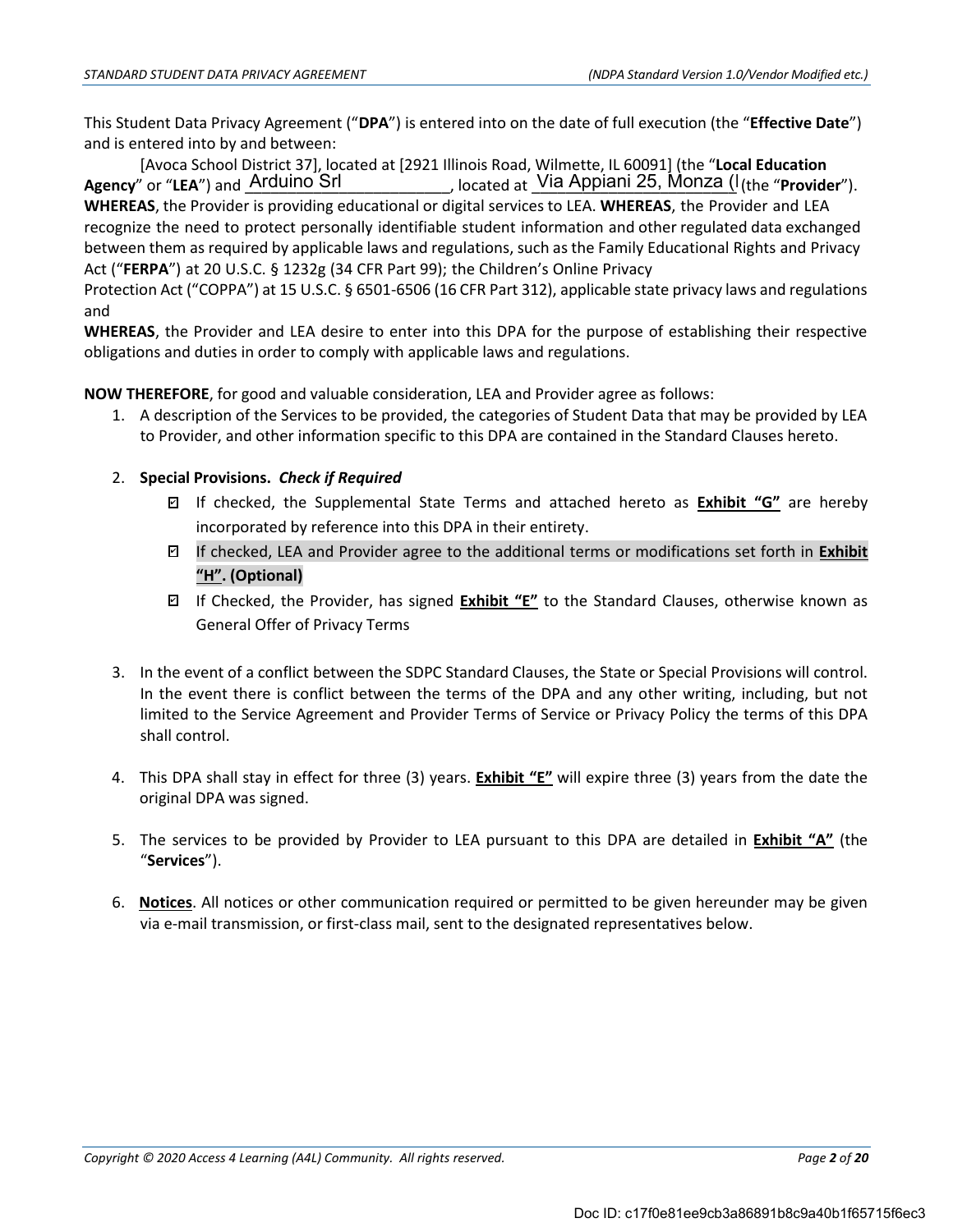| The designated representative for the LEA for this DPA is:                                     |  |                                                                                   |
|------------------------------------------------------------------------------------------------|--|-----------------------------------------------------------------------------------|
| Name: Beth Haugeberg                                                                           |  | District Technology Coordinator<br>$\begin{array}{c}\n\text{Title:}\n\end{array}$ |
| Address: 2921 Illinois Rd, Wilmette, IL 60091<br>Address: 2021 Illinois Rd, Wilmette, IL 60091 |  |                                                                                   |
| Phone: 847-251-3617 Email: haugebergb@avoca37.org                                              |  |                                                                                   |
|                                                                                                |  |                                                                                   |
|                                                                                                |  |                                                                                   |
| The designated representative for the Provider for this DPA is:                                |  |                                                                                   |
|                                                                                                |  |                                                                                   |
| Address: Via Agostino da Montefeltro 2, 10134 Turin (Italy)                                    |  |                                                                                   |
|                                                                                                |  |                                                                                   |
|                                                                                                |  |                                                                                   |
|                                                                                                |  |                                                                                   |

**IN WITNESS WHEREOF**, LEA and Provider execute this DPA as of the Effective Date.

## **LEA - Avoca School District 37**

| By:                          | Date:                                                                                                                                                                              |
|------------------------------|------------------------------------------------------------------------------------------------------------------------------------------------------------------------------------|
| Printed Name: Beth Haugeberg | <b>District Technology Coordinator</b><br>Title/Position:<br><u> 1989 - Johann John Stone, markin film ar yn y breninnas y breninn y breninn y breninn y breninn y breninn y b</u> |
| Provider - Arduino Srl       |                                                                                                                                                                                    |
| Famour Voluk<br>By:          | Date: 02 / 08 / 2022                                                                                                                                                               |
| Printed Name: Fabio Violante | Chairman of the BoD<br>U<br>Title/Position:                                                                                                                                        |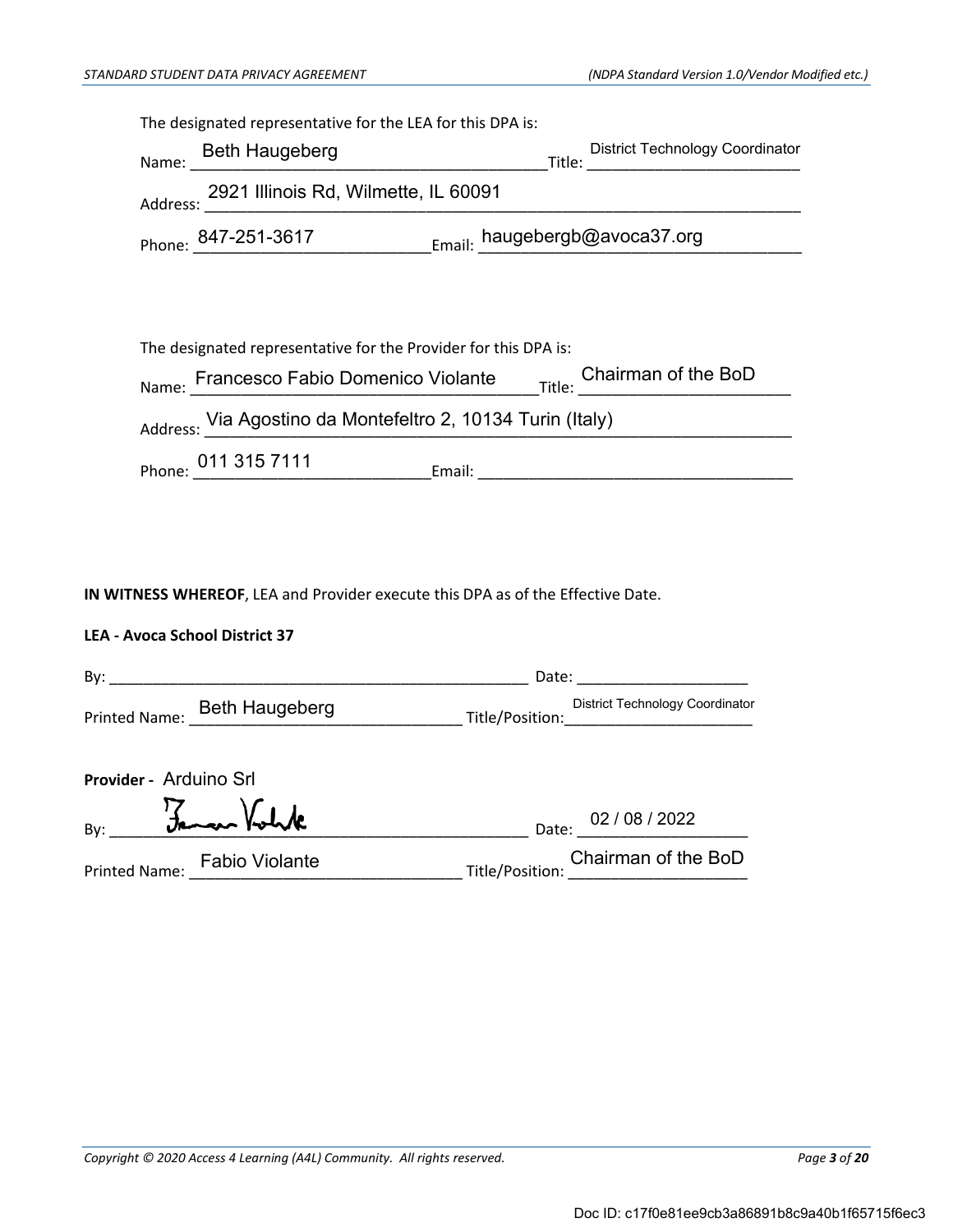#### **STANDARD CLAUSES**

Version 1.0

## **ARTICLE I: PURPOSE AND SCOPE**

- **1. Purpose of DPA**. The purpose of this DPA is to describe the duties and responsibilities to protect Student Data including compliance with all applicable federal, state, and local privacy laws, rules, and regulations, all as may be amended from time to time. In performing the Services, the Provider shall be considered a School Official with a legitimate educational interest, and performing services otherwise provided by the LEA. Provider shall be under the direct control and supervision of the LEA, with respect to its use of Student Data
- **2. Student Data to Be Provided**. In order to perform the Services described above, LEA shall provide Student Data as identified in the Schedule of Data, attached hereto as **Exhibit "B"**.
- **3. DPA Definitions**. The definition of terms used in this DPA is found in **Exhibit "C".** In the event of a conflict, definitions used in this DPA shall prevail over terms used in any other writing, including, but not limited to the Service Agreement, Terms of Service, Privacy Policies etc.

## **ARTICLE II: DATA OWNERSHIP AND AUTHORIZED ACCESS**

- **1. Student Data Property of LEA**. All Student Data transmitted to the Provider pursuant to the Service Agreement is and will continue to be the property of and under the control of the LEA. The Provider further acknowledges and agrees that all copies of such Student Data transmitted to the Provider, including any modifications or additions or any portion thereof from any source, are subject to the provisions of this DPA in the same manner asthe original Student Data. The Parties agree that as between them, all rights, including all intellectual property rights in and to Student Data contemplated per the Service Agreement, shall remain the exclusive property of the LEA. For the purposes of FERPA, the Provider shall be considered a School Official, under the control and direction of the LEA as it pertains to the use of Student Data, notwithstanding the above.
- **2. Parent Access**. To the extent required by law the LEA shall establish reasonable procedures by which a parent, legal guardian, or eligible student may review Education Records and/or Student Data correct erroneous information, and procedures for the transfer of student-generated content to a personal account, consistent with the functionality of services. Provider shall respond in a reasonably timely manner (and no later than forty five (45) days from the date of the request or pursuant to the time frame required under state law for an LEA to respond to a parent or student, whichever is sooner) to the LEA's request for Student Data in a student's records held by the Provider to view or correct as necessary. In the event that a parent of a student or other individual contacts the Provider to review any of the Student Data accessed pursuant to the Services, the Provider shall refer the parent or individual to the LEA, who will follow the necessary and proper procedures regarding the requested information.
- **3. Separate Account**. If Student-Generated Content is stored or maintained by the Provider, Provider shall, at the request of the LEA, transfer, or provide a mechanism for the LEA to transfer, said Student-Generated Content to a separate account created by the student.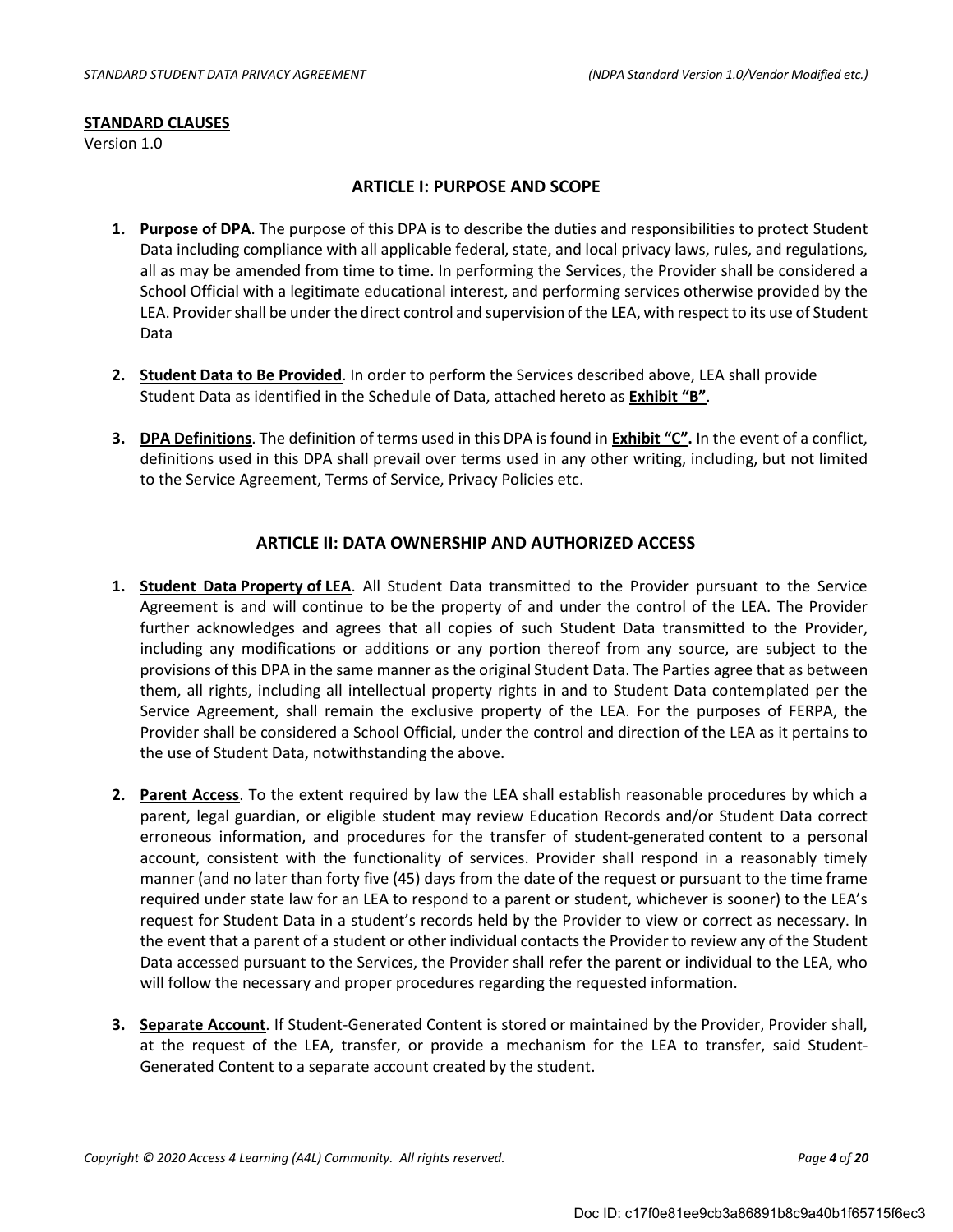- **4. Law Enforcement Requests**. Should law enforcement or other government entities ("Requesting Party(ies)") contact Provider with a request for Student Data held by the Provider pursuant to the Services, the Provider shall notify the LEA in advance of a compelled disclosure to the Requesting Party, unless lawfully directed by the Requesting Party not to inform the LEA of the request.
- **5. Subprocessors**. Provider shall enter into written agreements with all Subprocessors performing functions for the Provider in order for the Provider to provide the Services pursuant to the Service Agreement, whereby the Subprocessors agree to protect Student Data in a manner no less stringent than the terms of this DPA.

## **ARTICLE III: DUTIES OF LEA**

- **1. Provide Data in Compliance with Applicable Laws**. LEA shall provide Student Data for the purposes of obtaining the Services in compliance with all applicable federal, state, and local privacy laws, rules, and regulations, all as may be amended from time to time.
- **2. Annual Notification of Rights**. If the LEA has a policy of disclosing Education Records and/or Student Data under FERPA (34 CFR § 99.31(a)(1)), LEA shall include a specification of criteria for determining who constitutes a school official and what constitutes a legitimate educational interest in its annual notification of rights.
- **3. Reasonable Precautions**. LEA shall take reasonable precautions to secure usernames, passwords, and any other means of gaining access to the services and hosted Student Data.
- **4. Unauthorized Access Notification**. LEA shall notify Provider promptly of any known unauthorized access. LEA will assist Provider in any efforts by Provider to investigate and respond to any unauthorized access.

## **ARTICLE IV: DUTIES OF PROVIDER**

- **1. Privacy Compliance**. The Provider shall comply with all applicable federal, state, and local laws, rules, and regulations pertaining to Student Data privacy and security, all as may be amended from time to time.
- **2. Authorized Use**. The Student Data shared pursuant to the Service Agreement, including persistent unique identifiers, shall be used for no purpose other than the Services outlined in **Exhibit "A"** or stated in the Service Agreement and/or otherwise authorized under the statutes referred to herein this DPA.
- **3. Provider Employee Obligation**. Provider shall require all of Provider's employees and agents who have access to Student Data to comply with all applicable provisions of this DPA with respect to the Student Data shared under the Service Agreement. Provider agrees to require and maintain an appropriate confidentiality agreement from each employee or agent with access to Student Data pursuant to the Service Agreement.
- **4.** No Disclosure. Provider acknowledges and agrees that it shall not make any re-disclosure of any Student Data or any portion thereof, including without limitation, user content or other non-public information and/or personally identifiable information contained in the Student Data other than as directed or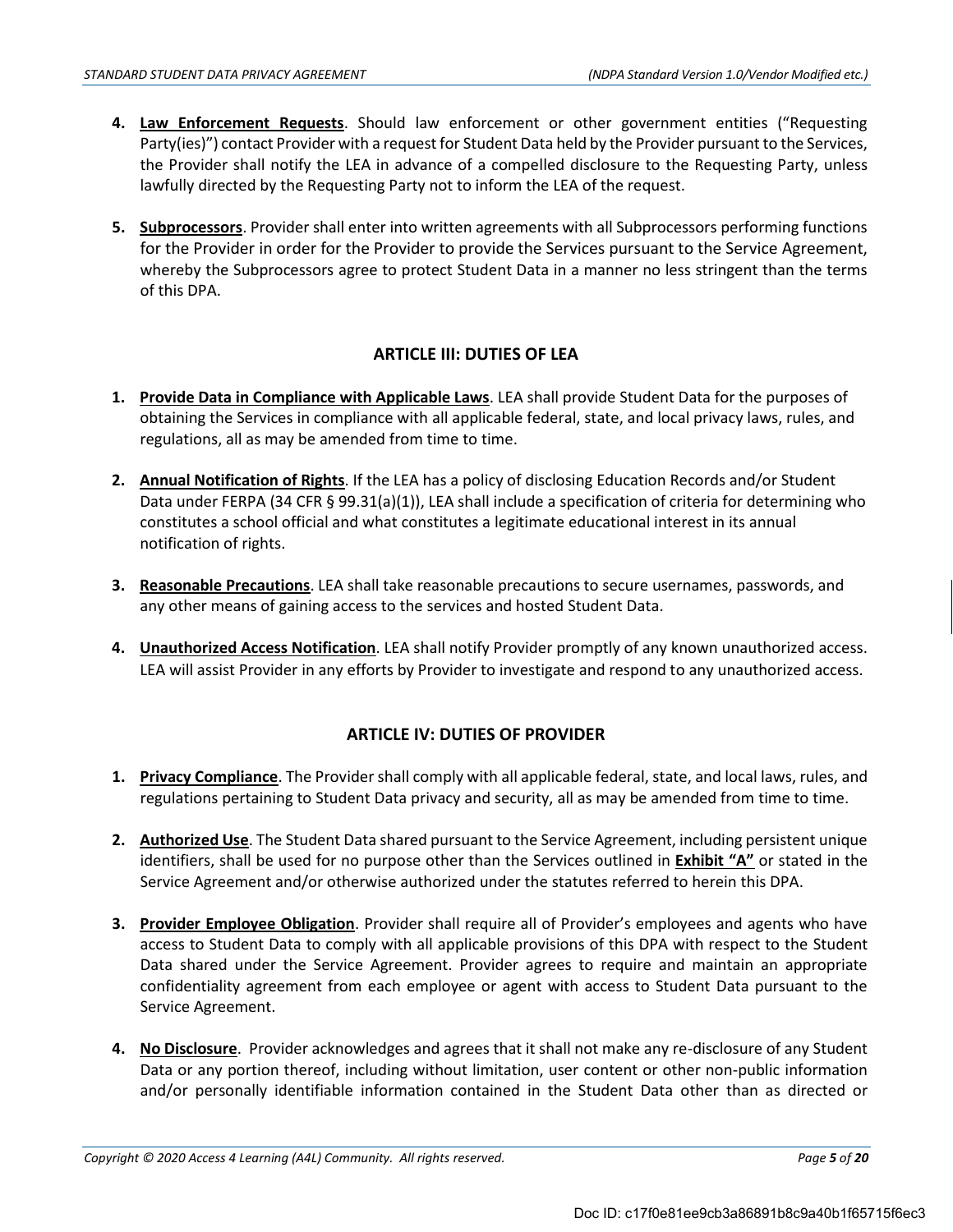permitted by the LEA or this DPA. This prohibition against disclosure shall not apply to aggregate summaries of De-Identified information, Student Data disclosed pursuant to a lawfully issued subpoena or other legal process, or to Subprocessors performing services on behalf of the Provider pursuant to this DPA. Provider will not Sell Student Data to any third party.

- **5. De-Identified Data**: Provider agrees not to attempt to re-identify De-Identified Student Data. De-Identified Data may be used by the Provider for those purposes allowed under FERPA and the following purposes: (1) assisting the LEA or other governmental agencies in conducting research and other studies; and (2) research and development of the Provider's educational sites, services, or applications, and to demonstrate the effectiveness of the Services; and (3) for adaptive learning purpose and for customized student learning. Provider's use of De-Identified Data shall survive termination of this DPA or any request by LEA to return or destroy Student Data. Except for Subprocessors, Provider agrees not to transfer deidentified Student Data to any party unless (a) that party agrees in writing not to attempt re-identification, and (b) prior written notice has been given to the LEA who has provided prior written consent for such transfer. Prior to publishing any document that names the LEA explicitly or indirectly, the Provider shall obtain the LEA's written approval of the manner in which De-Identified Data is presented.
- **6. Disposition of Data**. Upon written request from the LEA, Provider shall dispose of or provide a mechanism for the LEA to transfer Student Data obtained under the Service Agreement, within sixty (60) days of the date of said request and according to a schedule and procedure as the Parties may reasonably agree. Upon termination of this DPA, if no written request from the LEA is received, Provider shall dispose of all Student Data after providing the LEA with reasonable prior notice. The duty to dispose of Student Data shall not extend to Student Data that had been De-Identified or placed in a separate student account pursuant to section II 3. The LEA may employ a **"Directive for Disposition of Data"** form, a copy of which is attached hereto as **Exhibit "D"**. If the LEA and Provider employ **Exhibit "D"**, no further written request or notice isrequired on the part of either party priorto the disposition of Student Data described in **Exhibit "D"**.
- **7. Advertising Limitations.** Provideris prohibited from using, disclosing, orselling Student Data to (a) inform, influence, or enable Targeted Advertising; or (b) develop a profile of a student, family member/guardian or group, for any purpose other than providing the Service to LEA. This section does not prohibit Provider from using Student Data (i) for adaptive learning or customized student learning (including generating personalized learning recommendations); or (ii) to make product recommendations to teachers or LEA employees; or (iii) to notify account holders about new education product updates, features, or services or from otherwise using Student Data as permitted in this DPA and its accompanying exhibits

## **ARTICLE V: DATA PROVISIONS**

- **1. Data Storage**. Where required by applicable law, Student Data shall be stored within the United States. Upon request of the LEA, Provider will provide a list of the locations where Student Data is stored.
- **2. Audits.** No more than once a year, or following unauthorized access, upon receipt of a written request from the LEA with at least ten (10) business days' notice and upon the execution of an appropriate confidentiality agreement, the Provider will allow the LEA to audit the security and privacy measures that are in place to ensure protection of Student Data or any portion thereof as it pertains to the delivery of services to the LEA . The Provider will cooperate reasonably with the LEA and any local, state, or federal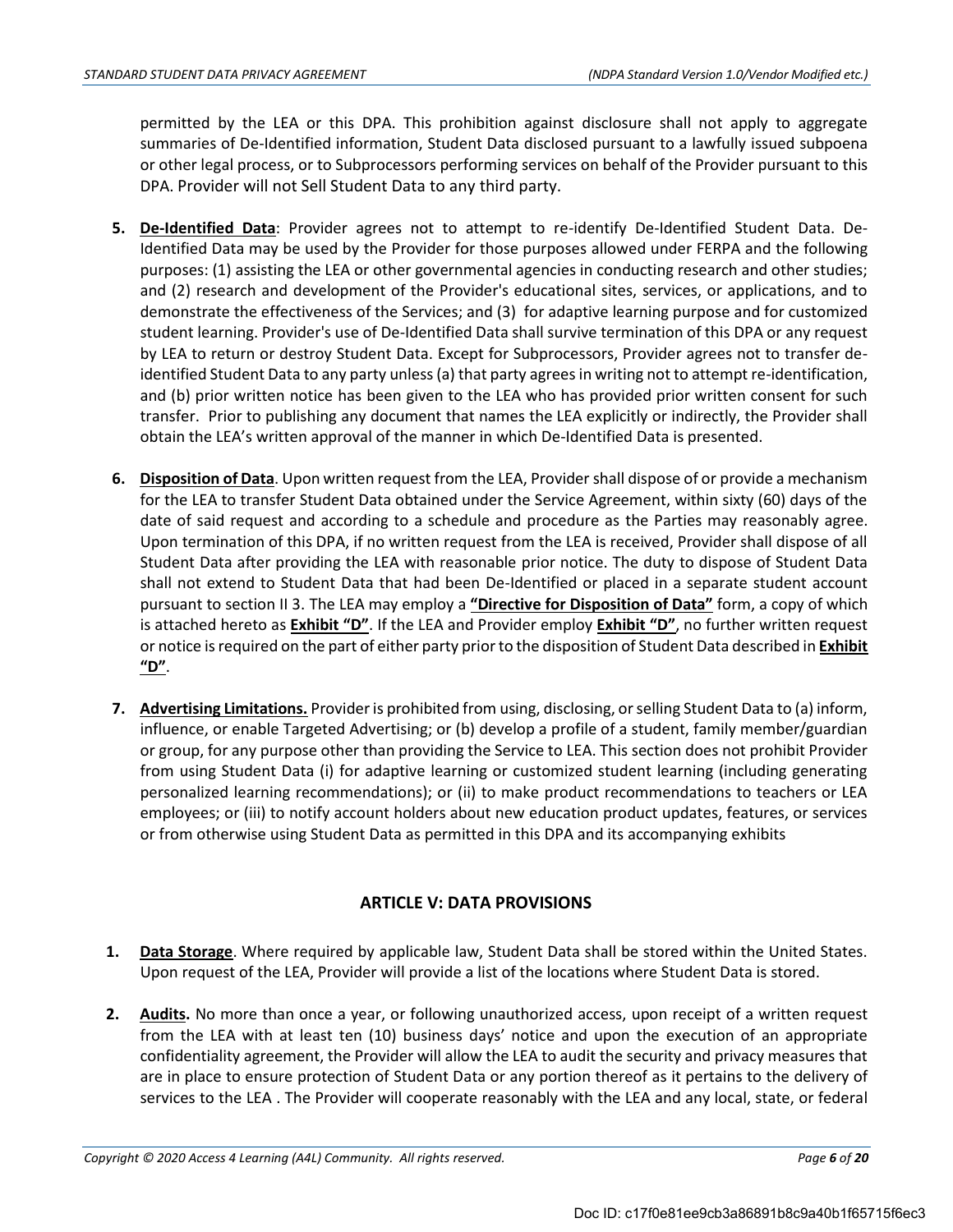agency with oversight authority or jurisdiction in connection with any audit or investigation of the Provider and/or delivery of Services to students and/or LEA, and shall provide reasonable access to the Provider's facilities, staff, agents and LEA's Student Data and all records pertaining to the Provider, LEA and delivery of Services to the LEA. Failure to reasonably cooperate shall be deemed a material breach of the DPA.

- **3. Data Security**. The Provider agrees to utilize administrative, physical, and technical safeguards designed to protect Student Data from unauthorized access, disclosure, acquisition, destruction, use, or modification. The Provider shall adhere to any applicable law relating to data security. The provider shall implement an adequate Cybersecurity Framework based on one of the nationally recognized standards set forth set forth in **Exhibit "F"**. Exclusions, variations, or exemptions to the identified Cybersecurity Framework must be detailed in an attachment to **Exhibit "H"**. Additionally, Provider may choose to further detail its security programs and measures that augment or are in addition to the Cybersecurity Framework in **Exhibit "F"**. Provider shall provide, in the Standard Schedule to the DPA, contact information of an employee who LEA may contact if there are any data security concerns or questions.
- **4. Data Breach**. In the event of an unauthorized release, disclosure or acquisition of Student Data that compromises the security, confidentiality or integrity of the Student Data maintained by the Provider the Provider shall provide notification to LEA within seventy-two (72) hours of confirmation of the incident, unless notification within this time limit would disrupt investigation of the incident by law enforcement. In such an event, notification shall be made within a reasonable time after the incident. Provider shall follow the following process:
	- (1) The security breach notification described above shall include, at a minimum, the following information to the extent known by the Provider and as it becomes available:
		- i. The name and contact information of the reporting LEA subject to this section.
		- ii. A list of the types of personal information that were or are reasonably believed to have been the subject of a breach.
		- iii. If the information is possible to determine at the time the notice is provided, then either (1) the date of the breach, (2) the estimated date of the breach, or (3) the date range within which the breach occurred. The notification shall also include the date of the notice.
		- iv. Whether the notification was delayed as a result of a law enforcement investigation, if that information is possible to determine at the time the notice is provided; and
		- v. A general description of the breach incident, if that information is possible to determine at the time the notice is provided.
	- (2) Provider agrees to adhere to all federal and state requirements with respect to a data breach related to the Student Data, including, when appropriate or required, the required responsibilities and procedures for notification and mitigation of any such data breach.
	- (3) Provider further acknowledges and agrees to have a written incident response plan that reflects best practices and is consistent with industry standards and federal and state law for responding to a data breach, breach of security, privacy incident or unauthorized acquisition or use of Student Data or any portion thereof, including personally identifiable information and agrees to provide LEA, upon request, with a summary of said written incident response plan.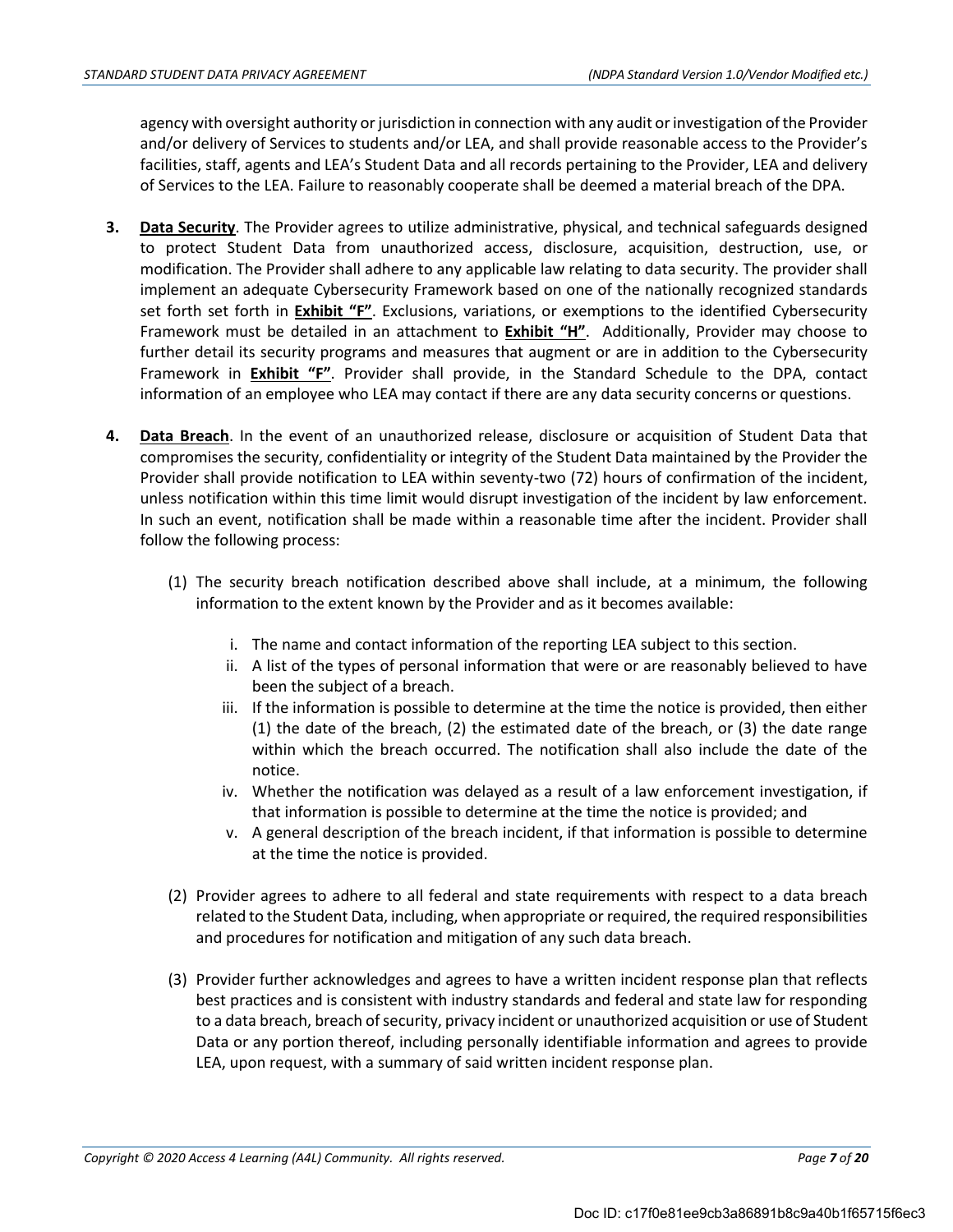- (4) LEA shall provide notice and facts surrounding the breach to the affected students, parents or guardians.
- (5) In the event of a breach originating from LEA's use of the Service, Provider shall cooperate with LEA to the extent necessary to expeditiously secure Student Data.

## **ARTICLE VI: GENERAL OFFER OF TERMS**

Provider may, by signing the attached form of "General Offer of Privacy Terms" (General Offer, attached hereto as **Exhibit "E"**), be bound by the terms of **Exhibit "E"** to any other LEA who signs the acceptance on said Exhibit. The form is limited by the terms and conditions described therein.

## **ARTICLE VII: MISCELLANEOUS**

- **1. Termination**. In the event that either Party seeks to terminate this DPA, they may do so by mutual written consent so long as the Service Agreement has lapsed or has been terminated. Either party may terminate this DPA and any service agreement or contract if the other party breaches any terms of this DPA.
- **2. Effect of Termination Survival**. If the Service Agreement is terminated, the Provider shall destroy all of LEA's Student Data pursuant to Article IV, section 6.
- **3. Priority of Agreements**. This DPA shall govern the treatment of Student Data in order to comply with the privacy protections, including those found in FERPA and all applicable privacy statutes identified in this DPA. In the event there is conflict between the terms of the DPA and the Service Agreement, Terms of Service, Privacy Policies, or with any other bid/RFP, license agreement, or writing, the terms of this DPA shall apply and take precedence. In the event of a conflict between **Exhibit "H"**, the SDPC Standard Clauses, and/or the Supplemental State Terms, **Exhibit "H"** will control, followed by the Supplemental State Terms. Except as described in this paragraph herein, all other provisions of the Service Agreement shall remain in effect.
- **4. Entire Agreement**. This DPA and the Service Agreement constitute the entire agreement of the Parties relating to the subject matter hereof and supersedes all prior communications, representations, or agreements, oral or written, by the Parties relating thereto. This DPA may be amended and the observance of any provision of this DPA may be waived (either generally or in any particular instance and either retroactively or prospectively) only with the signed written consent of both Parties. Neither failure nor delay on the part of any Party in exercising any right, power, or privilege hereunder shall operate as a waiver of such right, nor shall any single or partial exercise of any such right, power, or privilege preclude any further exercise thereof or the exercise of any other right, power, or privilege.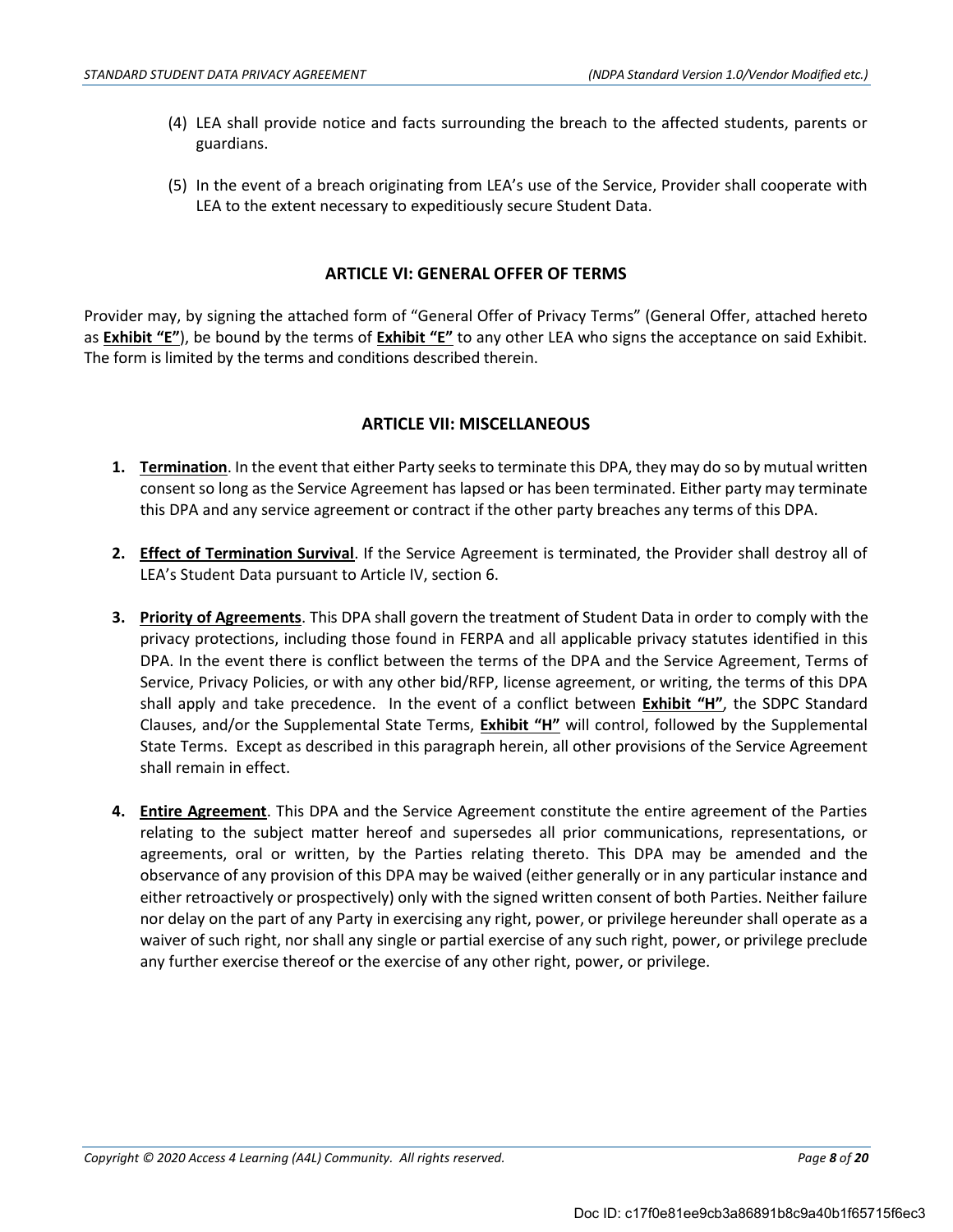- **5. Severability**. Any provision of this DPA that is prohibited or unenforceable in any jurisdiction shall, as to such jurisdiction, be ineffective to the extent of such prohibition or unenforceability without invalidating the remaining provisions of this DPA, and any such prohibition or unenforceability in any jurisdiction shall not invalidate or render unenforceable such provision in any other jurisdiction. Notwithstanding the foregoing, if such provision could be more narrowly drawn so as not to be prohibited or unenforceable in such jurisdiction while, at the same time, maintaining the intent of the Parties, it shall, as to such jurisdiction, be so narrowly drawn without invalidating the remaining provisions of this DPA or affecting the validity or enforceability of such provision in any other jurisdiction.
- **6. Governing Law; Venue and Jurisdiction**. THIS DPA WILL BE GOVERNED BY AND CONSTRUED IN ACCORDANCE WITH THE LAWS OF THE STATE OF THE LEA, WITHOUT REGARD TO CONFLICTS OF LAW PRINCIPLES. EACH PARTY CONSENTS AND SUBMITS TO THE SOLE AND EXCLUSIVE JURISDICTION TO THE STATE AND FEDERAL COURTS FOR THE COUNTY OF THE LEA FOR ANY DISPUTE ARISING OUT OF OR RELATING TO THIS DPA OR THE TRANSACTIONS CONTEMPLATED HEREBY.
- **7. Successors Bound**: This DPA is and shall be binding upon the respective successors in interest to Provider in the event of a merger, acquisition, consolidation or other business reorganization or sale of all or substantially all of the assets of such business In the event that the Provider sells, merges, or otherwise disposes of its business to a successor during the term of this DPA, the Provider shall provide written notice to the LEA no later than sixty (60) days after the closing date of sale, merger, or disposal. Such notice shall include a written, signed assurance that the successor will assume the obligations of the DPA and any obligations with respect to Student Data within the Service Agreement. The LEA has the authority to terminate the DPA if it disapproves of the successor to whom the Provider is selling, merging, or otherwise disposing of its business.
- **8. Authority.** Each party represents that it is authorized to bind to the terms of this DPA, including confidentiality and destruction of Student Data and any portion thereof contained therein, all related or associated institutions, individuals, employees or contractors who may have access to the Student Data and/or any portion thereof.
- **9. Waiver**. No delay or omission by either party to exercise any right hereunder shall be construed as a waiver of any such right and both parties reserve the right to exercise any such right from time to time, as often as may be deemed expedient.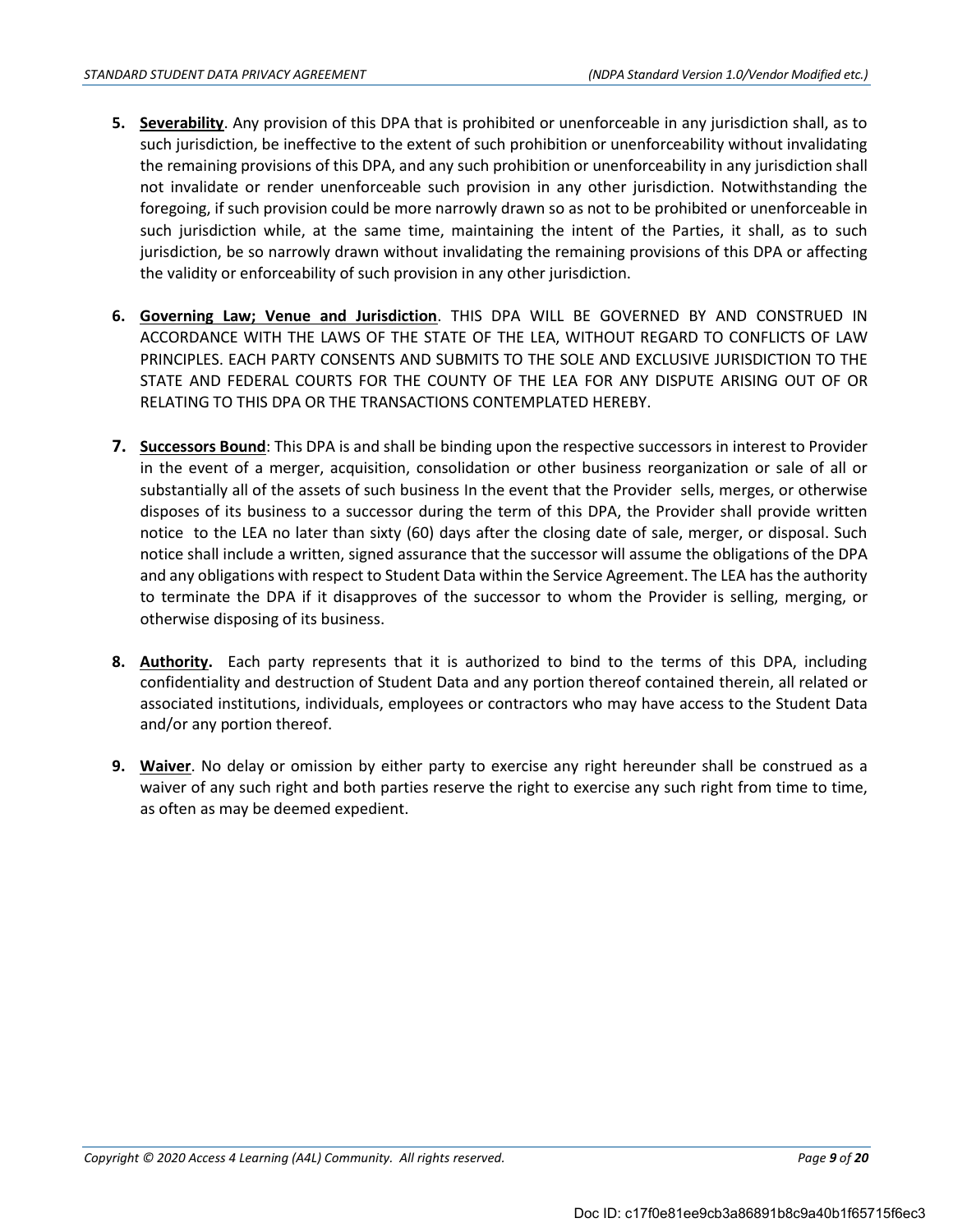## **EXHIBIT "A" DESCRIPTION OF SERVICES**

Arduino Education products & services, including Arduino Cloud-Create, Arduino Web Editor, IDE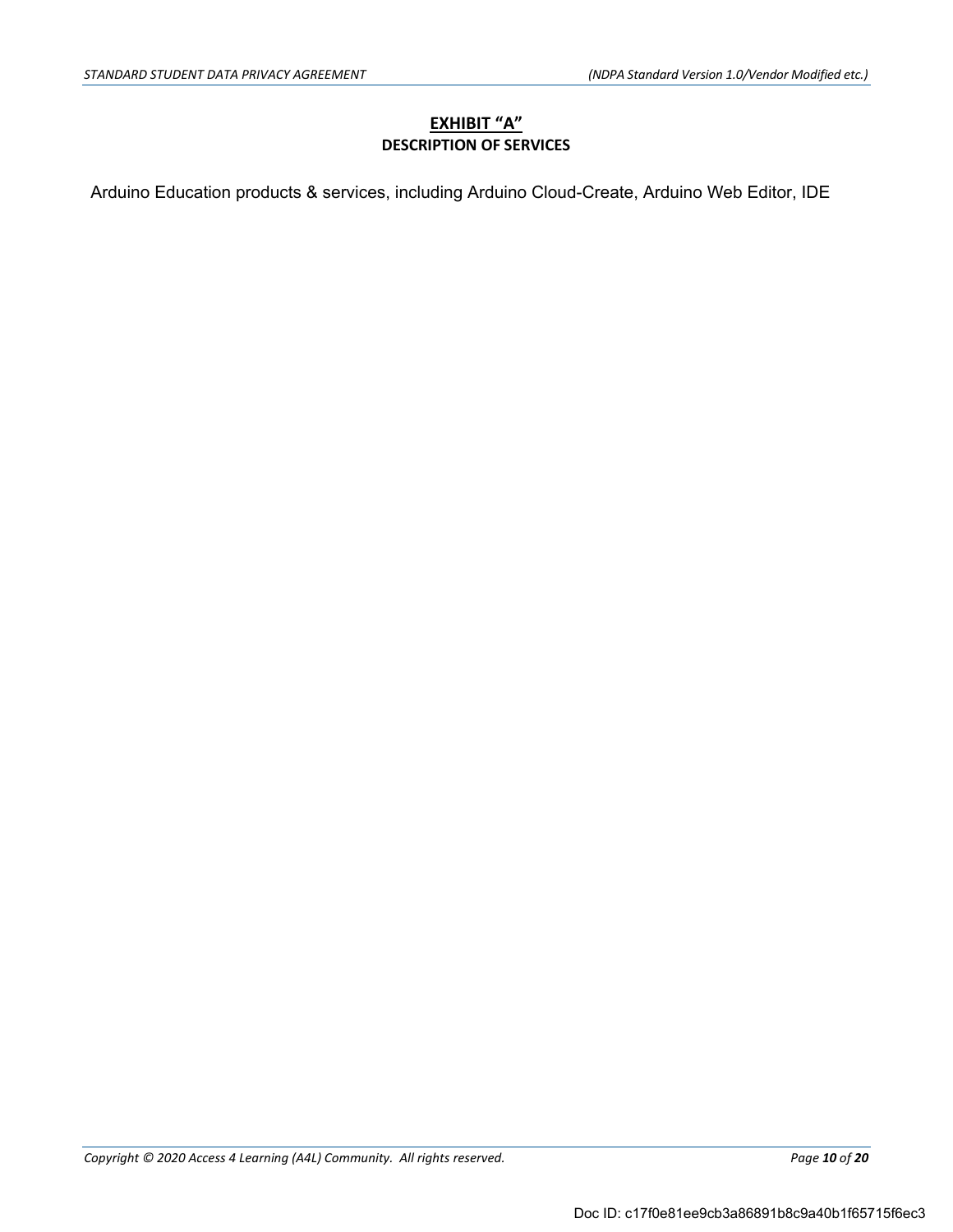## **EXHIBIT "B" SCHEDULE OF DATA**

| <b>Category of Data</b>           | <b>Elements</b>                                                         | <b>Check if Used</b><br>by Your System |
|-----------------------------------|-------------------------------------------------------------------------|----------------------------------------|
| <b>Application Technology</b>     | IP Addresses of users, Use of cookies, etc.                             |                                        |
| Meta Data                         | Other application technology meta data-Please specify:                  |                                        |
| <b>Application Use Statistics</b> | Meta data on user interaction with application                          |                                        |
| Assessment                        | Standardized test scores                                                |                                        |
|                                   | Observation data                                                        |                                        |
|                                   | Other assessment data-Please specify:                                   |                                        |
| Attendance                        | Student school (daily) attendance data                                  |                                        |
|                                   | Student class attendance data                                           |                                        |
| Communications                    | Online communications captured (emails, blog entries)                   |                                        |
| Conduct                           | Conduct or behavioral data                                              |                                        |
| Demographics                      | Date of Birth                                                           |                                        |
|                                   | Place of Birth                                                          |                                        |
|                                   | Gender                                                                  |                                        |
|                                   | Ethnicity or race                                                       |                                        |
|                                   | Language information (native, or primary language spoken by<br>student) |                                        |
|                                   | Other demographic information-Please specify:                           |                                        |
| Enrollment                        | Student school enrollment                                               |                                        |
|                                   | Student grade level                                                     |                                        |
|                                   | Homeroom                                                                |                                        |
|                                   | Guidance counselor                                                      |                                        |
|                                   | Specific curriculum programs                                            |                                        |
|                                   | Year of graduation                                                      |                                        |
|                                   | Other enrollment information-Please specify:                            |                                        |
| Parent/Guardian Contact           | Address                                                                 |                                        |
| Information                       | Email                                                                   |                                        |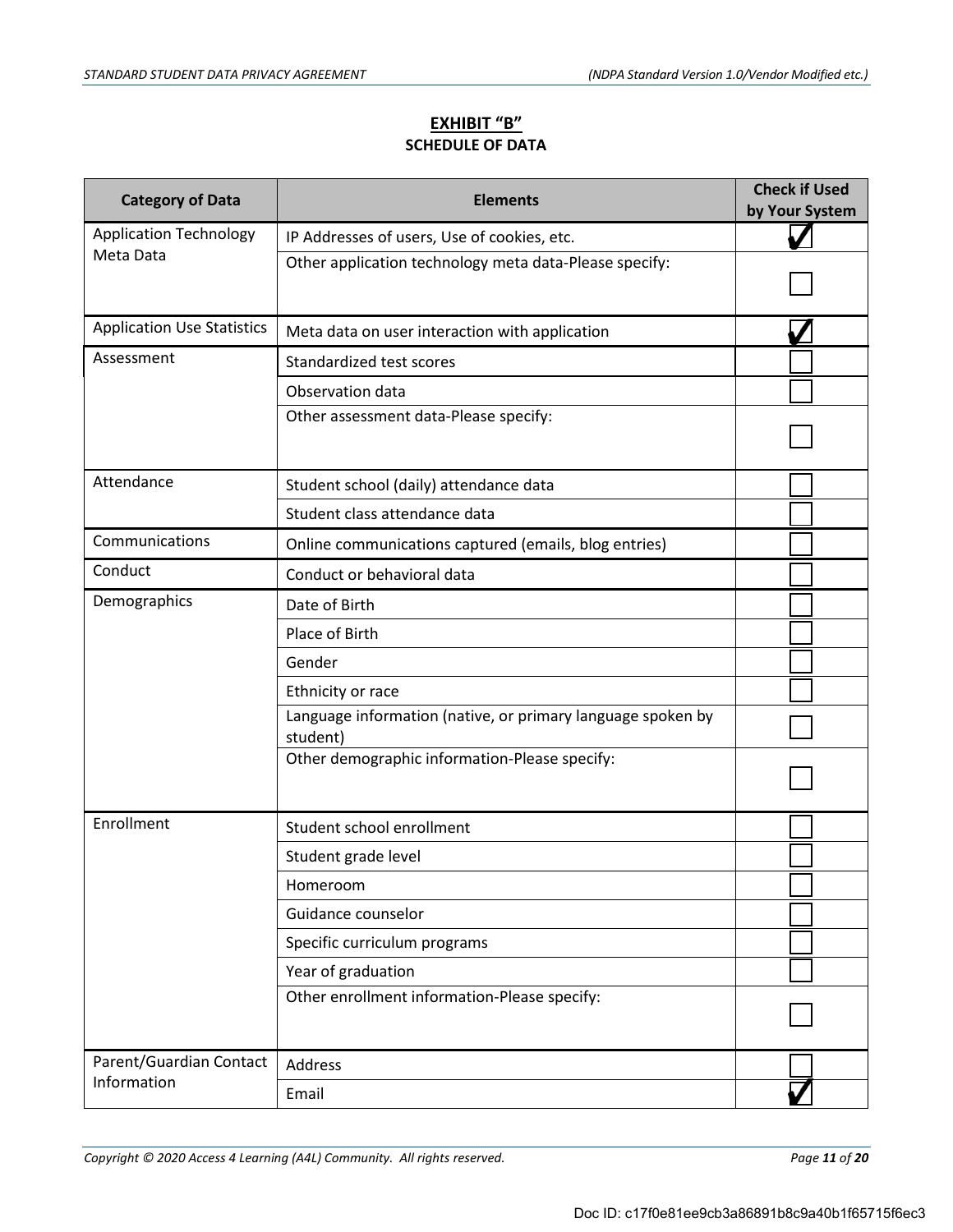| <b>Category of Data</b>              | <b>Elements</b>                                                                                                              | <b>Check if Used</b><br>by Your System |
|--------------------------------------|------------------------------------------------------------------------------------------------------------------------------|----------------------------------------|
|                                      | Phone                                                                                                                        |                                        |
| Parent/Guardian ID                   | Parent ID number (created to link parents to students)                                                                       |                                        |
| Parent/Guardian Name                 | First and/or Last                                                                                                            |                                        |
| Schedule                             | Student scheduled courses                                                                                                    |                                        |
|                                      | Teacher names                                                                                                                |                                        |
| Special Indicator                    | English language learner information                                                                                         |                                        |
|                                      | Low income status                                                                                                            |                                        |
|                                      | Medical alerts/ health data                                                                                                  |                                        |
|                                      | Student disability information                                                                                               |                                        |
|                                      | Specialized education services (IEP or 504)                                                                                  |                                        |
|                                      | Living situations (homeless/foster care)                                                                                     |                                        |
|                                      | Other indicator information-Please specify:                                                                                  |                                        |
| <b>Student Contact</b>               | <b>Address</b>                                                                                                               |                                        |
| Information                          | Email                                                                                                                        |                                        |
|                                      | Phone                                                                                                                        |                                        |
| <b>Student Identifiers</b>           | Local (School district) ID number                                                                                            |                                        |
|                                      | State ID number                                                                                                              |                                        |
|                                      | Provider/App assigned student ID number                                                                                      |                                        |
|                                      | Student app username                                                                                                         |                                        |
|                                      | Student app passwords                                                                                                        |                                        |
| <b>Student Name</b>                  | First and/or Last                                                                                                            |                                        |
| Student In App<br>Performance        | Program/application performance (typing program-student<br>types 60 wpm, reading program-student reads below grade<br>level) |                                        |
| <b>Student Program</b><br>Membership | Academic or extracurricular activities a student may belong to<br>or participate in                                          |                                        |
| <b>Student Survey</b><br>Responses   | Student responses to surveys or questionnaires                                                                               |                                        |
| Student work                         | Student generated content; writing, pictures, etc.                                                                           |                                        |
|                                      | Other student work data -Please specify:                                                                                     |                                        |
| Transcript                           | Student course grades                                                                                                        |                                        |
|                                      | Student course data                                                                                                          |                                        |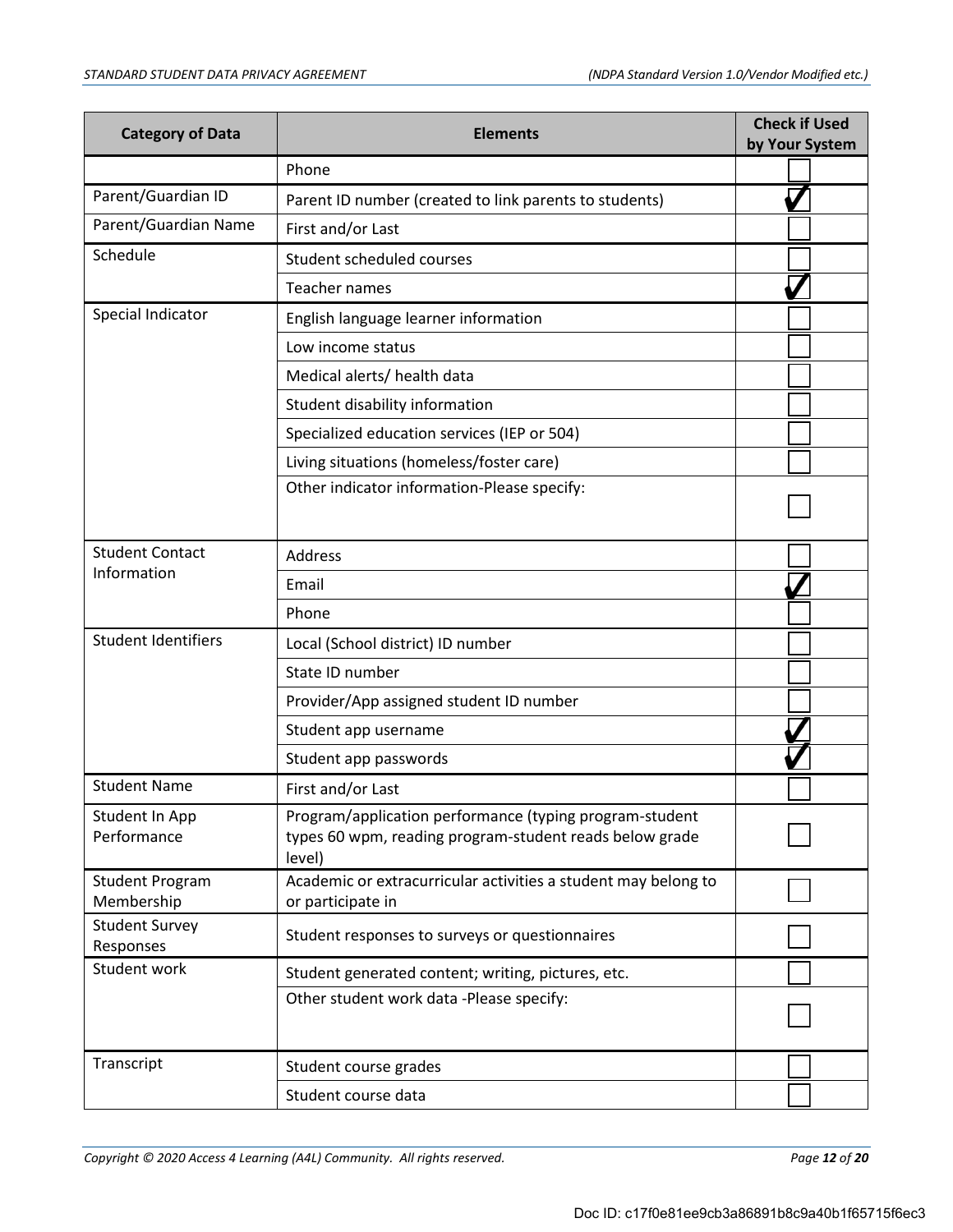| <b>Category of Data</b> | <b>Elements</b>                                                                                                                 | <b>Check if Used</b><br>by Your System |
|-------------------------|---------------------------------------------------------------------------------------------------------------------------------|----------------------------------------|
|                         | Student course grades/ performance scores                                                                                       |                                        |
|                         | Other transcript data - Please specify:                                                                                         |                                        |
|                         |                                                                                                                                 |                                        |
| Transportation          | Student bus assignment                                                                                                          |                                        |
|                         | Student pick up and/or drop off location                                                                                        |                                        |
|                         | Student bus card ID number                                                                                                      |                                        |
|                         | Other transportation data - Please specify:                                                                                     |                                        |
| Other                   | Please list each additional data element used, stored, or<br>collected by your application:                                     |                                        |
| None                    | No Student Data collected at this time. Provider will<br>immediately notify LEA if this designation is no longer<br>applicable. |                                        |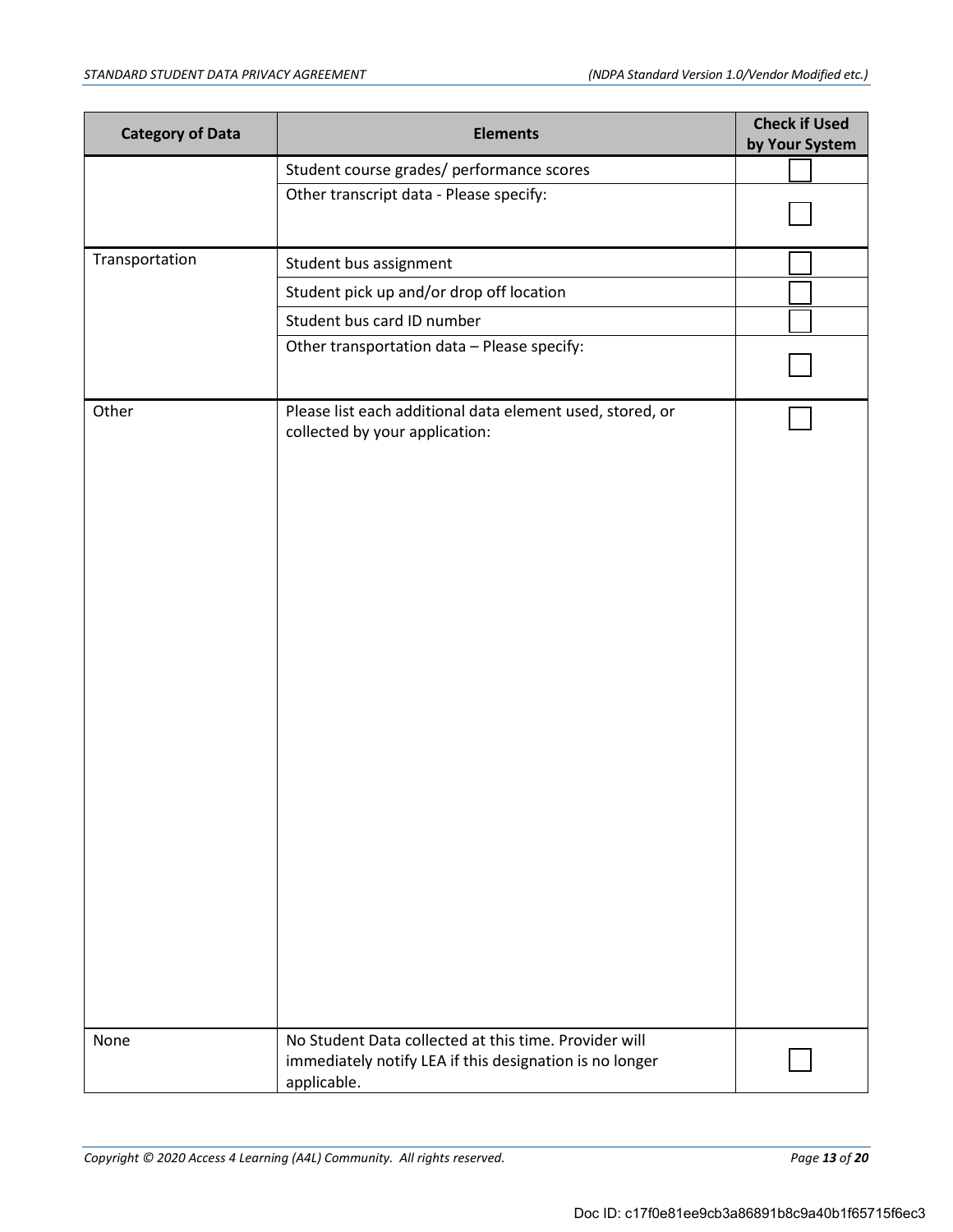## **EXHIBIT "C" DEFINITIONS**

**De-Identified Data and De-Identification**: Records and information are considered to be De-Identified when all personally identifiable information has been removed or obscured, such that the remaining information does not reasonably identify a specific individual, including, but not limited to, any information that, alone or in combination is linkable to a specific student and provided that the educational agency, or other party, has made a reasonable determination that a student's identity is not personally identifiable, taking into account reasonable available information.

**Educational Records**: Educational Records are records, files, documents, and other materials directly related to a student and maintained by the school or local education agency, or by a person acting for such school or local education agency, including but not limited to, records encompassing all the material kept in the student's cumulative folder, such as general identifying data, records of attendance and of academic work completed, records of achievement, and results of evaluative tests, health data, disciplinary status, test protocols and individualized education programs.

**Metadata**: means information that provides meaning and context to other data being collected; including, but not limited to: date and time records and purpose of creation Metadata that have been stripped of all direct and indirect identifiers are not considered Personally Identifiable Information.

**Operator**: means the operator of an internet website, online service, online application, or mobile application with actual knowledge that the site, service, or application is used for K–12 school purposes. Any entity that operates an internet website, online service, online application, or mobile application that has entered into a signed, written agreement with an LEA to provide a service to that LEA shall be considered an "operator" for the purposes of this section.

**Originating** LEA: An LEA who originally executes the DPA in its entirety with the Provider.

**Provider**: For purposes of the DPA, the term "Provider" means provider of digital educational software or services, including cloud-based services, for the digital storage, management, and retrieval of Student Data. Within the DPA the term "Provider" includes the term "Third Party" and the term "Operator" as used in applicable state statutes.

**Student Generated Content**: The term "Student-Generated Content" means materials or content created by a student in the services including, but not limited to, essays, research reports, portfolios, creative writing, music or other audio files, photographs, videos, and account information that enables ongoing ownership of student content.

**School Official**: For the purposes of this DPA and pursuant to 34 CFR § 99.31(b), a School Official is a contractor that: (1) Performs an institutional service or function for which the agency or institution would otherwise use employees; (2) Is under the direct control of the agency or institution with respect to the use and maintenance of Student Data including Education Records; and (3) Is subject to 34 CFR § 99.33(a) governing the use and redisclosure of Personally Identifiable Information from Education Records.

**Service Agreement**: Refers to the Contract, Purchase Order or Terms of Service or Terms of Use.

**Student Data**: Student Data includes any data, whether gathered by Provider or provided by LEA or its users, students, or students' parents/guardians, that is descriptive of the student including, but not limited to,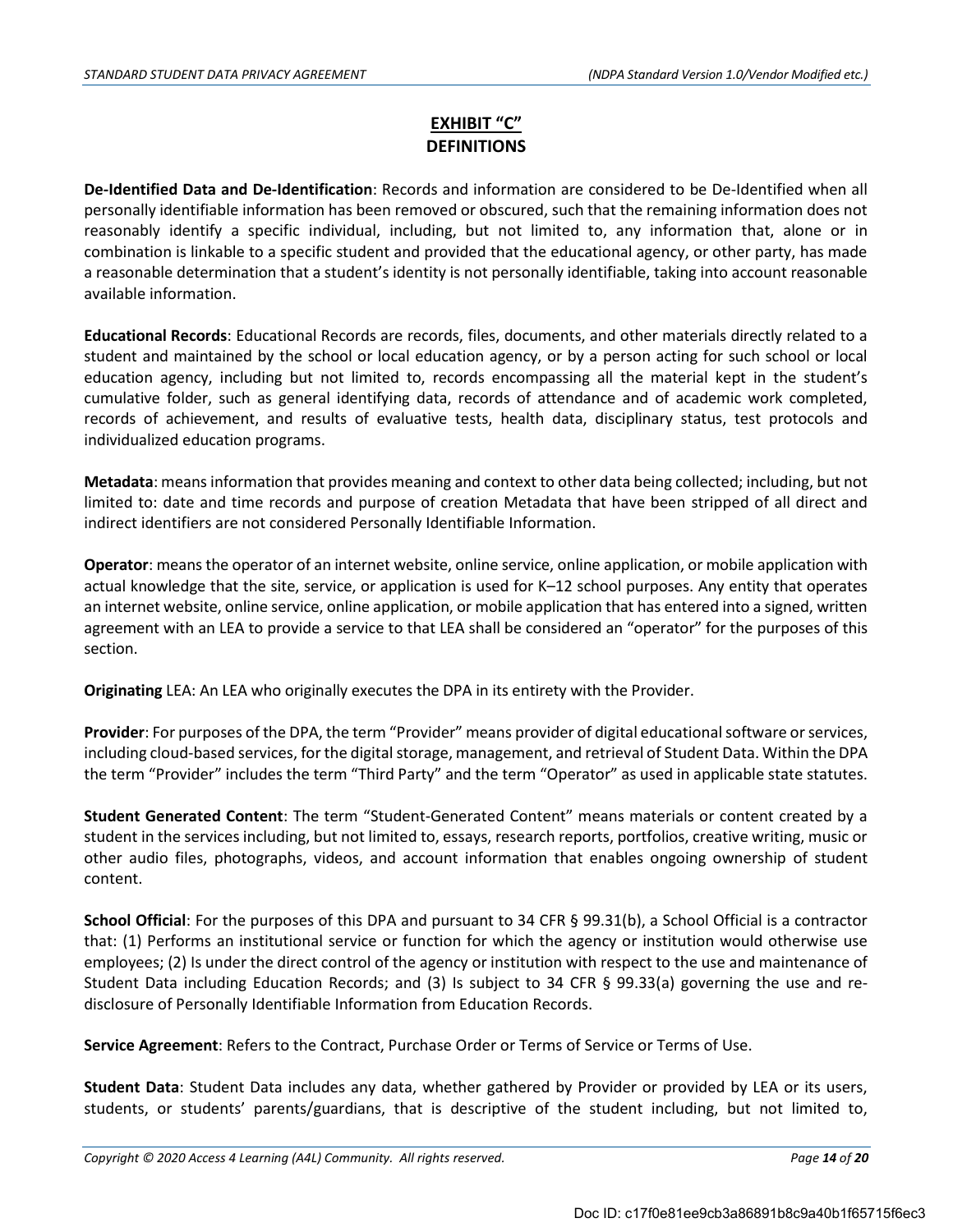information in the student's educational record or email, first and last name, birthdate, home or other physical address, telephone number, email address, or other information allowing physical or online contact, discipline records, videos, test results, special education data, juvenile dependency records, grades, evaluations, criminal records, medical records, health records, social security numbers, biometric information, disabilities, socioeconomic information, individual purchasing behavior or preferences, food purchases, political affiliations, religious information, text messages, documents, student identifiers, search activity, photos, voice recordings, geolocation information, parents' names, or any other information or identification number that would provide information about a specific student. Student Data includes Meta Data. Student Data further includes "Personally Identifiable Information (PII)," as defined in 34 C.F.R. § 99.3 and as defined under any applicable state law. Student Data shall constitute Education Records for the purposes of this DPA, and for the purposes of federal, state, and local laws and regulations. Student Data as specified in **Exhibit "B"** is confirmed to be collected or processed by the Provider pursuant to the Services. Student Data shall not constitute that information that has been anonymized or De-Identified, or anonymous usage data regarding a student's use of Provider's services.

**Subprocessor:** For the purposes of this DPA, the term "Subprocessor" (sometimes referred to as the "Subcontractor") means a party other than LEA or Provider, who Provider uses for data collection, analytics, storage, or other service to operate and/or improve its service, and who has access to Student Data.

**Subscribing LEA**: An LEA that was not party to the original Service Agreement and who accepts the Provider's General Offer of Privacy Terms.

**Targeted Advertising:** means presenting an advertisement to a student where the selection of the advertisement is based on Student Data or inferred over time from the usage of the operator's Internet web site, online service or mobile application by such student or the retention of such student's online activities or requests over time for the purpose of targeting subsequent advertisements. "Targeted Advertising" does not include any advertising to a student on an Internet web site based on the content of the web page or in response to a student's response or request for information or feedback.

**Third Party**: The term "Third Party" means a provider of digital educational software or services, including cloudbased services, for the digital storage, management, and retrieval of Education Records and/or Student Data, as that term is used in some state statutes. However, for the purpose of this DPA, the term "Third Party" when used to indicate the provider of digital educational software or services is replaced by the term "Provider."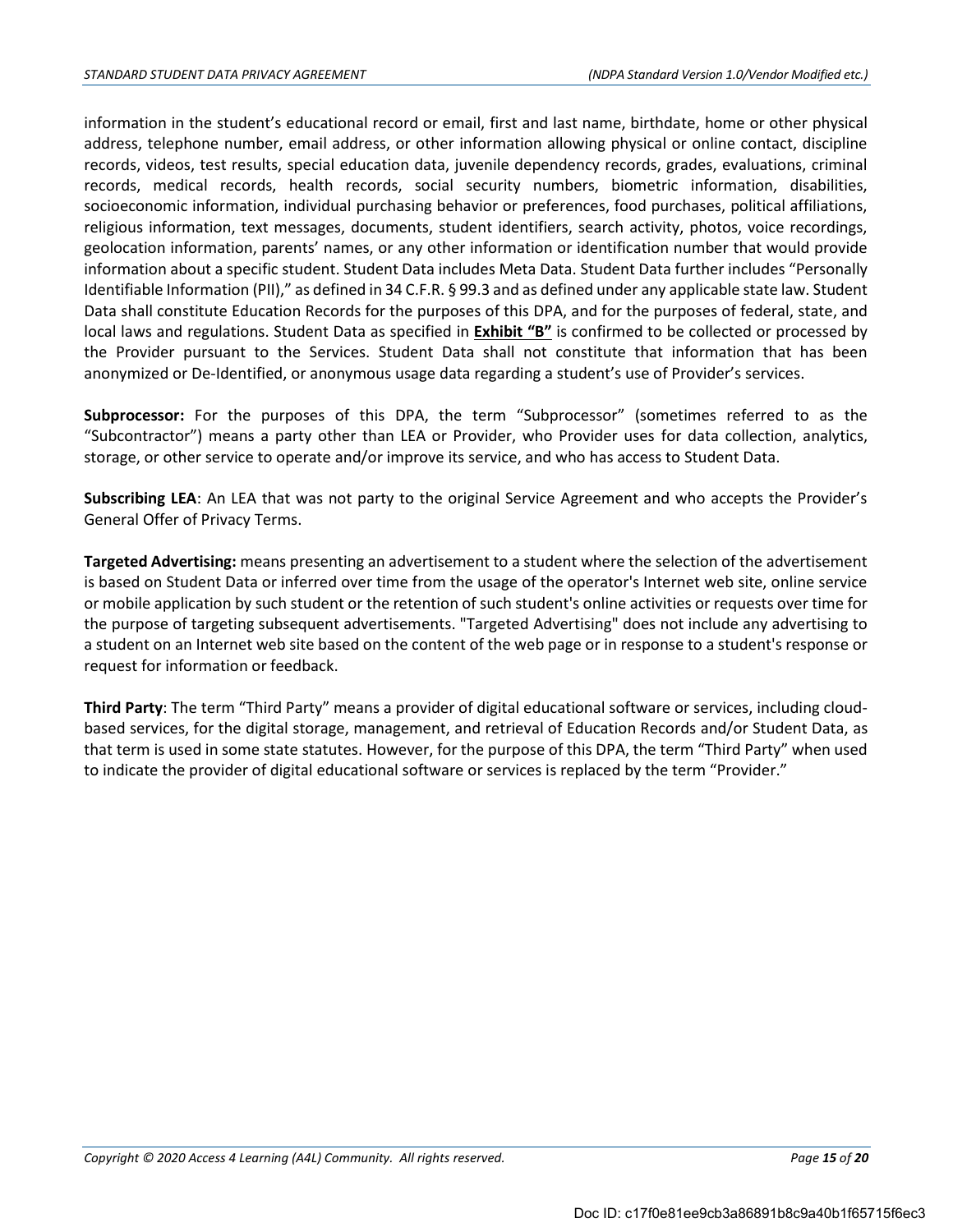#### **EXHIBIT "D"**

## **DIRECTIVE FOR DISPOSITION OF DATA**

Avoca School District 37 Provider to dispose of data obtained by Provider pursuant to the terms of the Service Agreement between LEA and Provider. The terms of the Disposition are set forth below:

#### 1. Extent of Disposition

Disposition is partial. The categories of data to be disposed of are set forth below or are found in an attachment to this Directive:

#### [**Insert categories of data here**]

Disposition is Complete. Disposition extends to all categories of data.

2. Nature of Disposition

**\_\_\_\_\_** Disposition shall be by destruction or deletion of data.

\_\_\_\_\_\_\_\_\_\_\_\_\_\_\_\_\_\_\_\_\_\_\_\_\_\_\_\_\_\_\_\_\_\_\_\_\_\_\_\_ \_\_\_\_\_\_\_\_\_\_\_\_\_\_\_\_\_\_

\_\_\_\_\_\_\_\_\_\_\_\_\_\_\_\_\_\_\_\_\_\_\_\_\_\_\_\_\_\_\_\_\_\_\_\_\_\_\_\_\_ \_\_\_\_\_\_\_\_\_\_\_\_\_\_

\_\_\_\_\_ Disposition shall be by a transfer of data. The data shall be transferred to the following site as follows:

[**Insert or attach special instructions**]

#### 3. Schedule of Disposition

Data shall be disposed of by the following date:

As soon as commercially practicable.

\_\_\_\_\_ By [**Insert Date**]

4. Signature

Authorized Representative of LEA Date

5. Verification of Disposition of Data

Authorized Representative of Company **Branch** Pate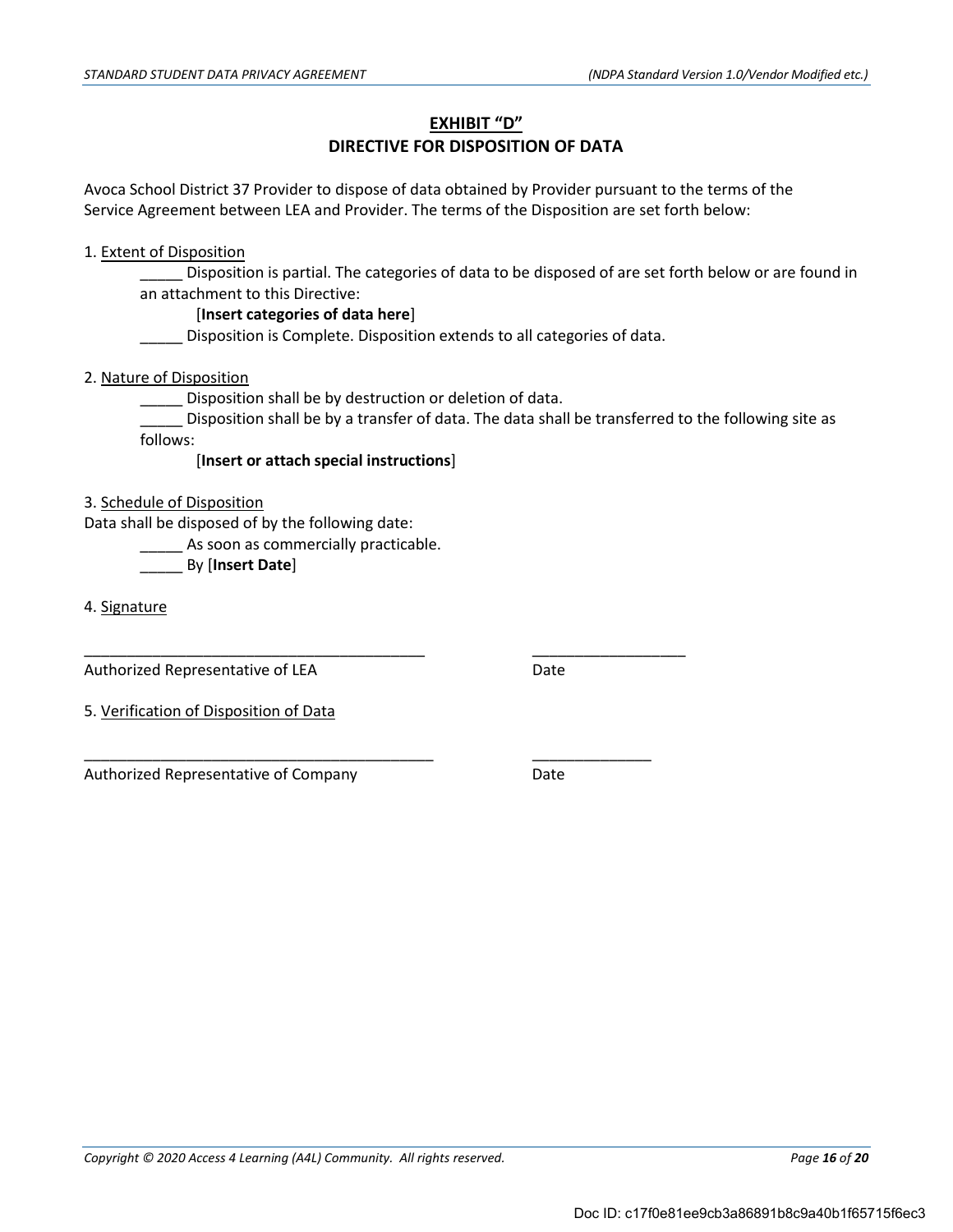## **EXHIBIT "E" GENERAL OFFER OF PRIVACY TERMS**

#### **1**. **Offer of Terms**

Provider offers the same privacy protections found in this DPA between it and Avoca School District 37 ("Originating LEA") which is dated [**1/21/2021**], to any other LEA ("Subscribing LEA") who accepts this General Offer of Privacy Terms ("General Offer") through its signature below. This General Offer shall extend only to privacy protections, and Provider's signature shall not necessarily bind Provider to other terms, such as price, term, or schedule of services, or to any other provision not addressed in this DPA. The Provider and the Subscribing LEA may also agree to change the data provided by Subscribing LEA to the Provider to suit the unique needs of the Subscribing LEA. The Provider may withdraw the General Offer in the event of: (1) a material change in the applicable privacy statues; (2) a material change in the services and products listed in the originating Service Agreement; or three (3) years after the date of Provider's signature to this Form. Subscribing LEAs should send the signed **Exhibit "E"** to Provider at the following email address: \_\_Drivacy@arduino.cc \_\_\_\_\_\_\_\_\_\_\_\_\_\_\_\_\_.

|     | [NAME OF PROVIDER] ARDUINO SRL |                         |
|-----|--------------------------------|-------------------------|
| BY: | James Volk                     | 02 / 08 / 2022<br>Date: |
|     |                                |                         |

Printed Name: Francesco Fabio Domenico Violante \_\_\_ Title/Position: Chairman of the Board of Directors

#### **2**. **Subscribing LEA**

[**Insert Name of Subscribing LEA**]

A Subscribing LEA, by signing a separate Service Agreement with Provider, and by its signature below, accepts the General Offer of Privacy Terms. The Subscribing LEA and the Provider shall therefore be bound by the same terms of this DPA for the term of the DPA between the [**Insert Name of Originating LEA**] and the Provider. \*\*PRIOR TO ITS EFFECTIVENESS, SUBSCRIBING LEA MUST DELIVER NOTICE OF ACCEPTANCE TO PROVIDER PURSUANT TO ARTICLE VII, SECTION 5. \*\*

| BY:                                      |                                          |  |
|------------------------------------------|------------------------------------------|--|
|                                          |                                          |  |
|                                          |                                          |  |
|                                          |                                          |  |
| <b>DESIGNATED REPRESENTATIVE OF LEA:</b> |                                          |  |
| Name:                                    |                                          |  |
| Title:                                   |                                          |  |
| Address:                                 | <i><b>MiaxAppiani25xMonzaxMaly</b></i> ) |  |
| Telephone Number:                        |                                          |  |
| Email:                                   |                                          |  |
|                                          |                                          |  |

*Copyright © 2020 Access 4 Learning (A4L) Community. All rights reserved. Page 17 of 20*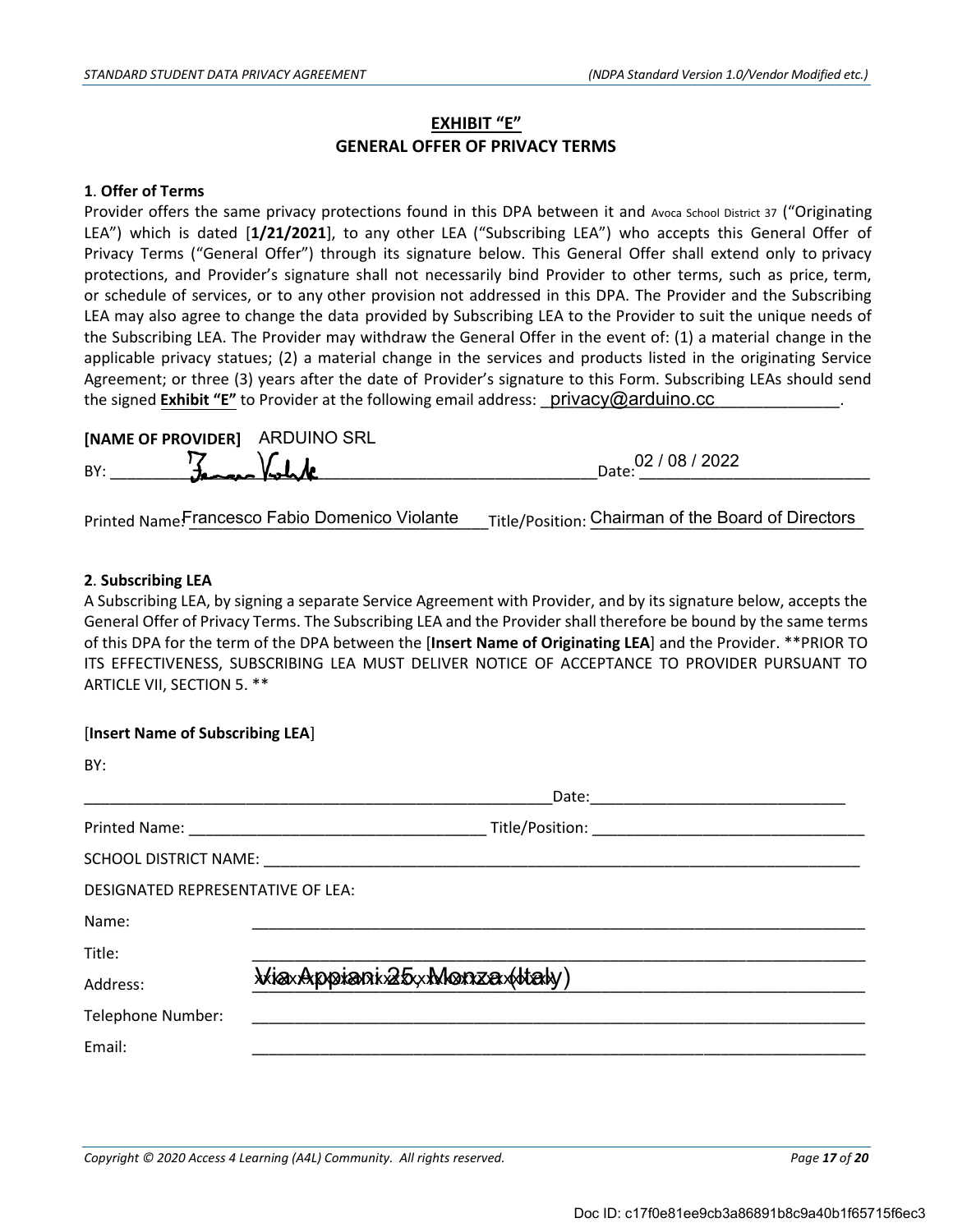## **EXHIBIT "F" DATA SECURITY REQUIREMENTS**

## **Adequate Cybersecurity Frameworks 2/24/2020**

The Education Security and Privacy Exchange ("Edspex") works in partnership with the Student Data Privacy Consortium and industry leaders to maintain a list of known and credible cybersecurity frameworks which can protect digital learning ecosystems chosen based on a set of guiding cybersecurity principles\* ("Cybersecurity Frameworks") that may be utilized by Provider .

| <b>MAINTAINING ORGANIZATION/GROUP</b>                                                   | <b>FRAMEWORK(S)</b>                                                                                                                  |
|-----------------------------------------------------------------------------------------|--------------------------------------------------------------------------------------------------------------------------------------|
| National Institute of Standards and<br>Technology (NIST)                                | NIST Cybersecurity Framework Version 1.1                                                                                             |
| National Institute of Standards and<br>Technology (NIST)                                | NIST SP 800-53, Cybersecurity Framework for<br>Improving Critical Infrastructure Cybersecurity<br>(CSF), Special Publication 800-171 |
| International Standards Organization (ISO)                                              | Information technology - Security techniques<br>- Information security management systems<br>(ISO 27000 series)                      |
| Secure Controls Framework Council, LLC                                                  | Security Controls Framework (SCF)                                                                                                    |
| Center for Internet Security (CIS)                                                      | CIS Critical Security Controls (CSC, CIS Top 20)                                                                                     |
| Office of the Under Secretary of Defense for<br>Acquisition and Sustainment (OUSD(A&S)) | <b>Cybersecurity Maturity Model Certification</b><br>(CMMC, ~FAR/DFAR)                                                               |

Cybersecurity Frameworks

*Please visit http://www.edspex.org for further details about the noted frameworks.*

\*Cybersecurity Principles used to choose the Cybersecurity Frameworks are located here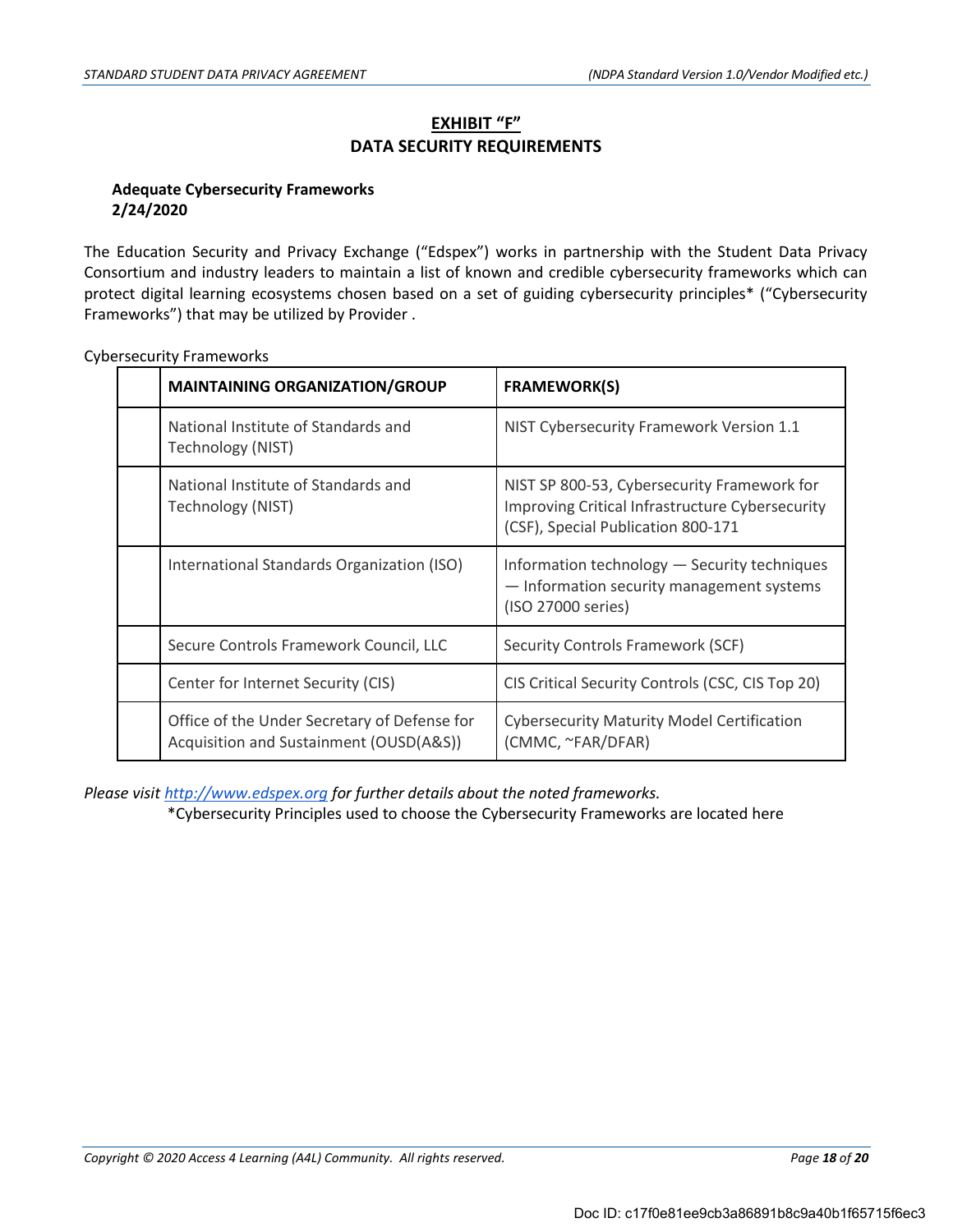# **EXHIBIT "G" – Supplemental SDPC State Terms for Illinois**

Version 1.0

This **Exhibit G**, Supplemental SDPC State Terms for Illinois ("Supplemental State Terms"), effective simultaneously with the attached Student Data Privacy Agreement ("DPA") by and between Avoca School District 37\_\_\_\_\_\_\_\_\_\_\_\_\_\_\_\_\_\_\_\_\_\_\_\_\_\_ (the "Local Education Agency" or "LEA") and \_\_\_\_\_\_\_\_\_\_\_\_\_\_\_\_\_\_\_\_\_\_\_\_\_\_\_\_\_\_\_\_\_\_\_\_\_\_\_\_\_\_\_\_\_ (the "Provider"), is incorporated in the attached DPA and amends the DPA (and all supplemental terms and conditions and policies applicable to the DPA) as follows: Arduino Srl

1. **Compliance with Illinois Privacy Laws**. In performing their respective obligations under the Agreement, the LEA and the Provider shall comply with all Illinois laws and regulations pertaining to student data privacy and confidentiality, including but not limited to the Illinois School Student Records Act ("ISSRA"), 105 ILCS 10/, Mental Health and Developmental Disabilities Confidentiality Act ("MHDDCA"), 740 ILCS 110/, Student Online Personal Protection Act ("SOPPA"), 105 ILCS 85/, Identity Protection Act ("IPA"), 5 ILCS 179/, and Personal Information Protection Act ("PIPA"), 815 ILCS 530/.

2. **Definition of "Student Data."** In addition to the definition set forth in **Exhibit C**, Student Data includes any and all "covered information," as that term is defined in Section 5 of SOPPA (105 ILCS 85/5), and Student Data shall constitute "school student records" as that term is defined in Section 2 of ISSRA (105 ILCS 10/2(d)).

3. **School Official Designation.** Pursuant to Article I, Paragraph 1 of the DPA Standard Clauses, and in accordance with FERPA, ISSRA and SOPPA, in performing its obligations under the DPA, the Provider is acting as a school official with legitimate educational interest; is performing an institutional service or function for which the LEA would otherwise use its own employees; is under the direct control of the LEA with respect to the use and maintenance of Student Data; and is using Student Data only for an authorized purpose.

4. **Limitations on Re-Disclosure.** The Provider shall not re-disclose Student Data to any Third Party or affiliate without the express written permission of the LEA or pursuant to court order, unless such disclosure is otherwise permitted under SOPPA, ISSRA, FERPA, and MHDDCA. In the event a Third Party, including law enforcement or a government entity, contacts the Provider with a request or subpoena for Student Data in the possession of the Provider, the Provider shall redirect the Third Party to seek the data directly from the LEA. In the event the Provider is compelled to produce Student Data to a Third Party in compliance with a court order, Provider shall notify the LEA at least five (5) school days in advance of the court ordered disclosure and, upon request, provide the LEA with a copy of the court order requiring such disclosure.

5. **Notices.** Any notice delivered pursuant to the DPA shall be deemed effective, as applicable, upon receipt as evidenced by the date of transmission indicated on the transmission material, if by e-mail; or four (4) days after mailing, if by first-class mail, postage prepaid.

6. **Parent Right to Access and Challenge Student Data.** The LEA shall establish reasonable procedures pursuant to which a parent, as that term is defined in 105 ILCS 10/2(g), may inspect and/or copy Student Data and/or challenge the accuracy, relevance or propriety of Student Data, pursuant to Sections 5 and 7 of ISSRA (105 ILCS 10/5; 105 ILCS 10/7) and Section 33 of SOPPA (105 ILCS 85/33). The Provider shall respond to any request by the LEA for Student Data in the possession of the Provider, for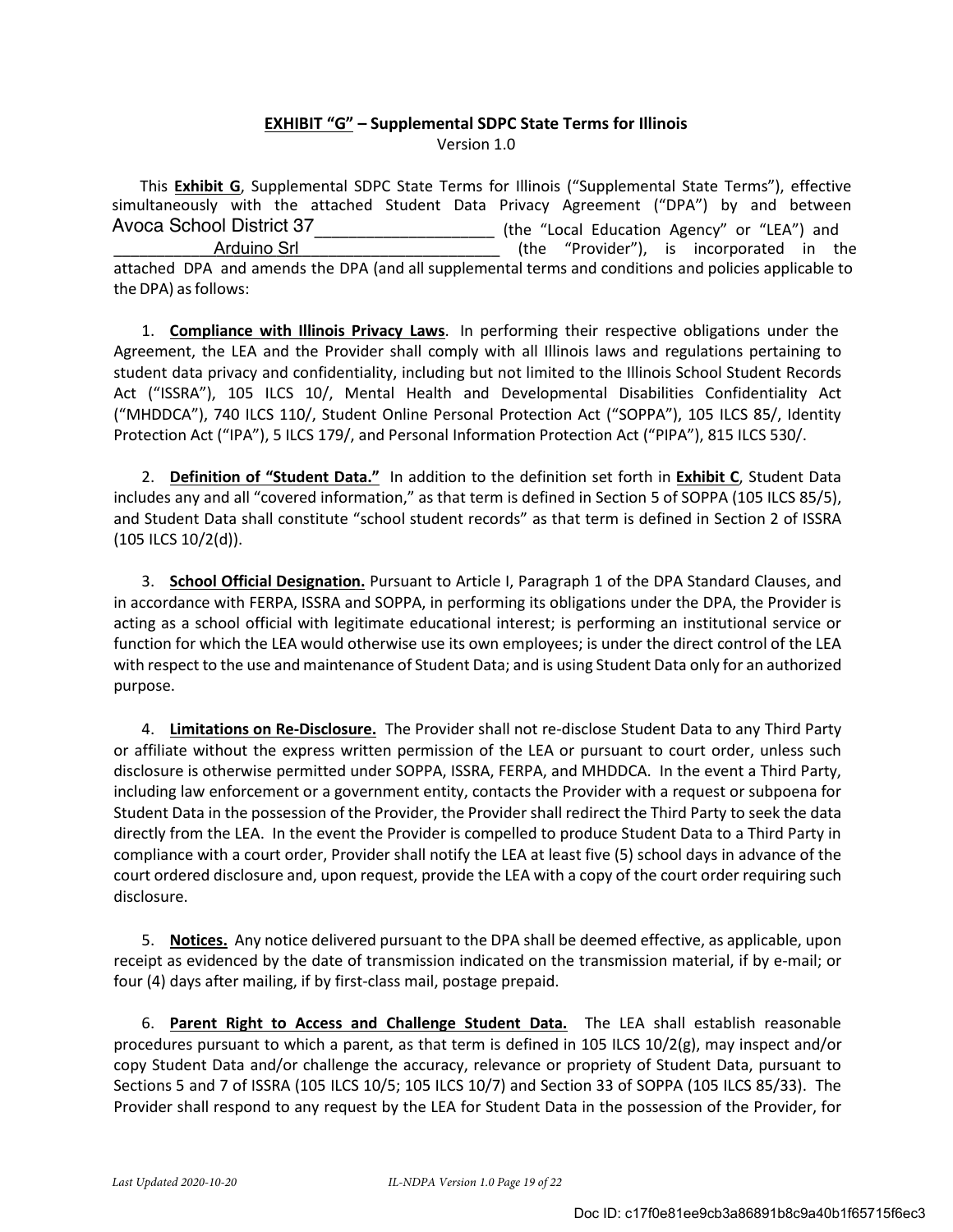purposes of affording a parent an opportunity to inspect and/or copy the Student Data, no later than 10 business days from the date of the request. In the event that a parent contacts the Provider directly to inspect and/or copy Student Data, the Provider shall refer the parent to the LEA, which shall follow the necessary and proper procedures regarding the requested Student Data.

7. **Corrections to Factual Inaccuracies.** In the event that the LEA determines that the Provider is maintaining Student Data that contains a factual inaccuracy, the LEA shall notify the Provider of the factual inaccuracy and the correction to be made. No later than 90 calendar days after receiving the notice of the factual inaccuracy, the Provider shall correct the factual inaccuracy and shall provide written confirmation of the correction to the LEA.

8. **Security Standards.** The Provider shall implement and maintain commercially reasonable security procedures and practices that otherwise meet or exceed industry standards designed to protect Student Data from unauthorized access, destruction, use, modification, or disclosure, including but not limited to the unauthorized acquisition of computerized data that compromises the security, confidentiality, or integrity of the Student Data (a "Security Breach"). For purposes of the DPA and this **Exhibit G**, "Security Breach" does not include the good faith acquisition of Student Data by an employee or agent of the Provider or LEA for a legitimate purpose of the Provider or LEA, so long as the Student Data is used solely for purposes permitted by SOPPA and other applicable law, and so long as the Student Data is restricted from further unauthorized disclosure.

9. **Security Breach Notification**. In addition to the information enumerated in Article V, Section 4(1) of the DPA Standard Clauses, any Security Breach notification provided by the Provider to the LEA shall include:

- a. A list of the students whose Student Data was involved in or is reasonably believed to have been involved in the breach, if known; and
- b. The name and contact information for an employee of the Provider whom parents may contact to inquire about the breach.

10. **Reimbursement of Expenses Associated with Security Breach.** In the event of a Security Breach that is attributable to the Provider, the Provider shall reimburse and indemnify the LEA for any and all costs and expenses that the LEA incurs in investigating and remediating the Security Breach, including but not limited to costs and expenses associated with:

- a. Providing notification to the parents of those students whose Student Data was compromised and regulatory agencies or other entities as required by law or contract;
- b. Providing credit monitoring to those students whose Student Data was exposed in a manner during the Security Breach that a reasonable person would believe may impact the student's credit or financial security;
- c. Legal fees, audit costs, fines, and any other fees or damages imposed against the LEA as a result of the security breach; and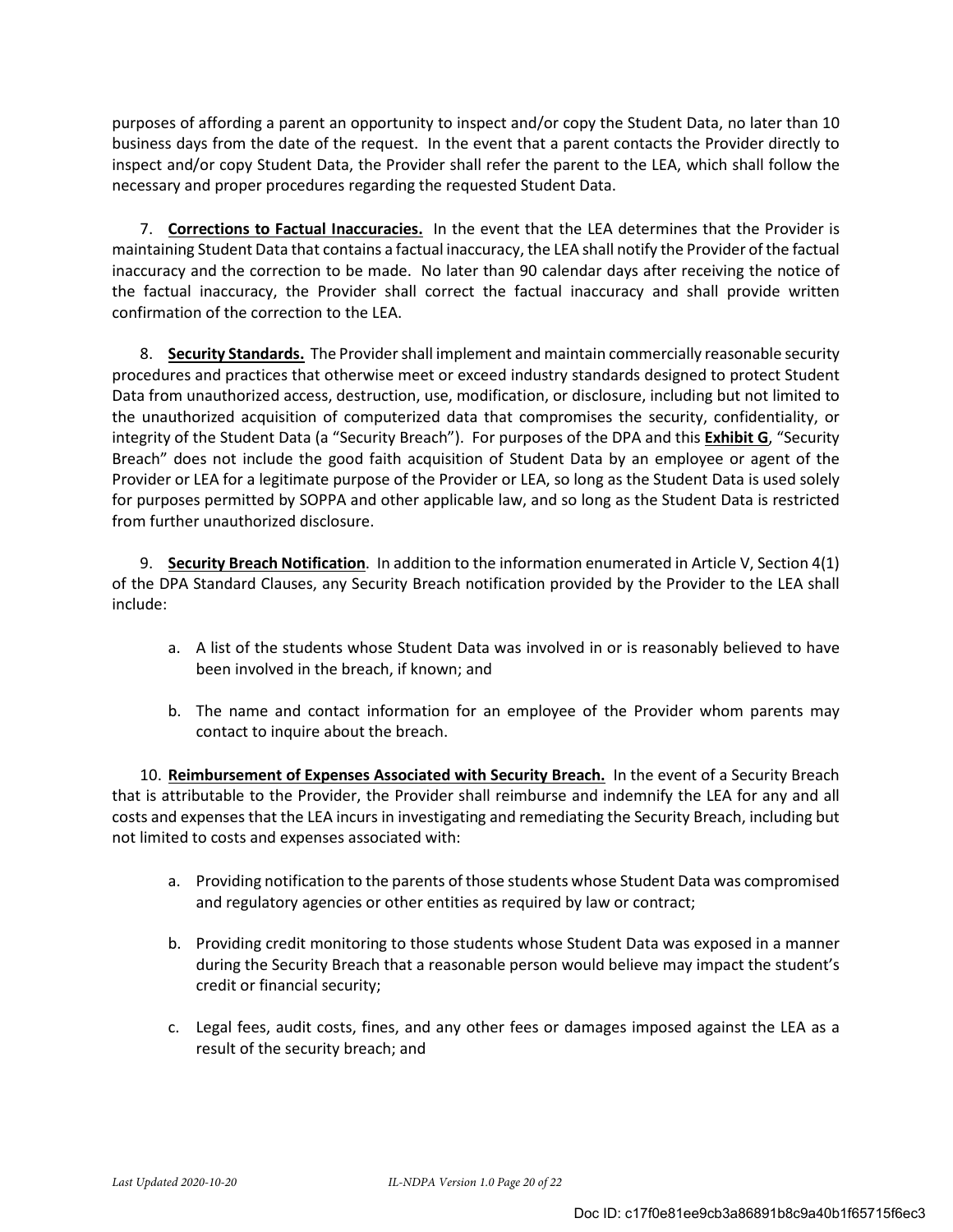d. Providing any other notifications or fulfilling any other requirements adopted by the Illinois State Board of Education or under other State or federal laws.

11. **Transfer or Deletion of Student Data.** The Provider shall review, on an annual basis, whether the Student Data it has received pursuant to the DPA continues to be needed for the purpose(s) of the DPA. If any of the Student Data is no longer needed for purposes of the DPA, the Provider must delete such unnecessary Student Data or transfer to the LEA such unnecessary Student Data. The Provider shall effectuate such transfer or deletion of Student Data and provide written confirmation of said transfer or deletion to the LEA within thirty (30) calendar days of the operator becoming aware that the Student Data is no longer needed for purposes of the DPA.

If the LEA receives a request from a parent, as that term is defined in 105 ILCS 10/2(g), that Student Data being held by the Provider be deleted, the LEA shall determine whether the requested deletion would violate State and/or federal records laws. In the event such deletion would not violate State or federal records laws, the LEA shall forward the request for deletion to the Provider. The Provider shall comply with the request and delete the Student Data within a reasonable time period after receiving the request.

12. **Public Posting of DPA.** Pursuant to SOPPA, the LEA shall publish on its website a copy of the DPA between the Provider and the LEA, including this **Exhibit G**.

13. **Subcontractors.** By no later than (5) business days after the date of execution of the DPA, the Provider shall provide the LEA with a list of any subcontractors to whom Student Data may be disclosed or a link to a page on the Provider's website that clearly lists any and all subcontractors to whom Student Data may be disclosed. This list shall, at a minimum, be updated and provided to the LEA by the beginning of each fiscal year (July 1) and at the beginning of each calendar year (January 1).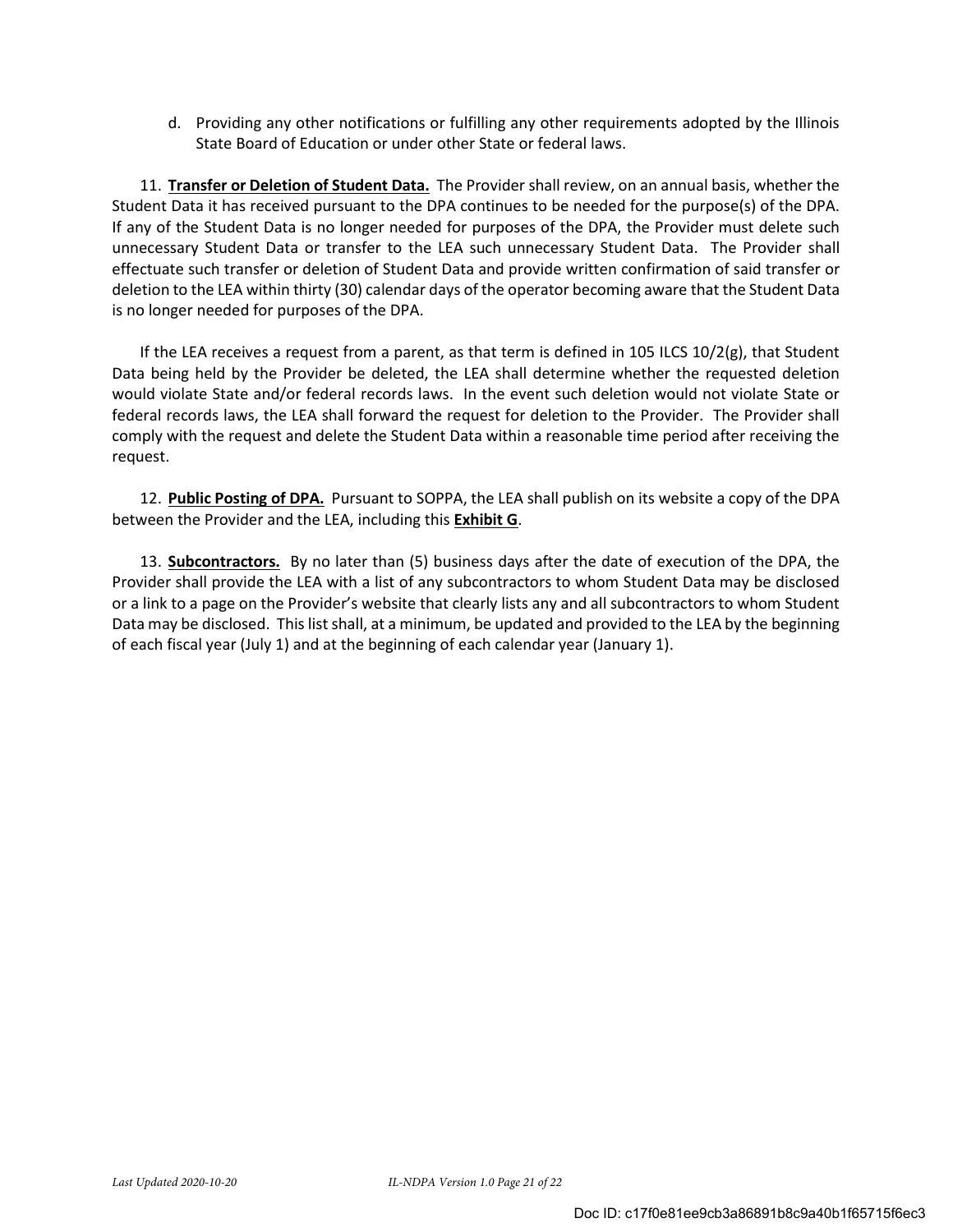## **EXHIBIT "H" Additional Terms or Modifications**

Version \_\_\_\_\_\_\_\_\_\_\_\_

LEA and Provider agree to the following additional terms and modifications:

This is a free text field that the parties can use to add or modify terms in or to the DPA. If there are no additional or modified terms, this field should read "None." None

6181/4715859.1